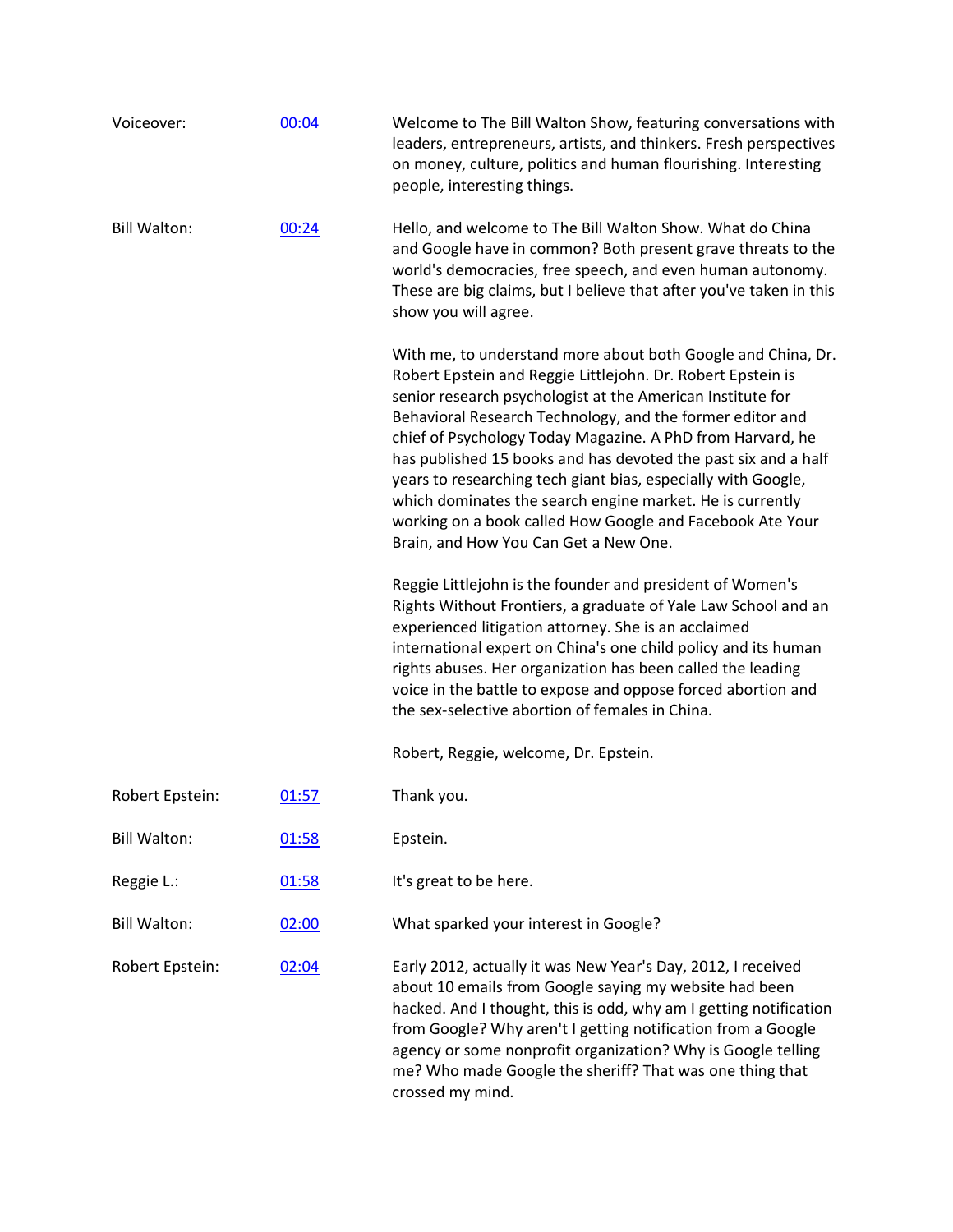|                     |       | Then I also tried to figure out some technical issues, because<br>I've been a techie since I was a teenager and one thing that<br>bugged me was that Google was not just blocking access to my<br>website through their search engine, which I understand, I get<br>that, but somehow they were blocking access through other<br>people's browsers, like Safari, which is Apple's browser, and<br>Firefox, which is a browser created by a nonprofit organization.<br>And I thought, how can they do that? That doesn't make any<br>sense. I don't get it.                                                                                                        |
|---------------------|-------|-------------------------------------------------------------------------------------------------------------------------------------------------------------------------------------------------------------------------------------------------------------------------------------------------------------------------------------------------------------------------------------------------------------------------------------------------------------------------------------------------------------------------------------------------------------------------------------------------------------------------------------------------------------------|
|                     |       | So I started to just look at them more critically, not just as a fun<br>toy for finding information, but what kind of company is this?<br>That's what I started to ask. I've seen reports in the news, by the<br>way, saying that I have a grudge against Google because they<br>notified me And that's absolutely absurd. I simply started to<br>look at them with my scientific eyes, I've been a research for<br>almost 40 years. And then later that year, I started to notice a<br>new literature, a new research literature on the power that<br>search results have to drive sales. That's what I found.                                                   |
|                     |       | And the results were so fascinating to me that if you can push<br>your website a little higher in Google search results, you can<br>make a fortune. And I asked the simple question, I wondered<br>whether just those high ranking items in Google search could be<br>used to shift people's opinions and maybe even their votes. And<br>I started doing what I do, I set up experiments to study the issue<br>and answer that question and it opened up Pandora's box, to<br>say the least. I've since then been immersed in scientific<br>research, showing me unfortunately that the search engine is<br>the most powerful mind control machine ever invented. |
| <b>Bill Walton:</b> | 04:43 | That's quite a statement. We're also here talking about China<br>and the Google-China connection I think will become obvious to<br>everyone once we've gotten into this a bit but just to kick off<br>the China piece of this, Reggie, what is it that you think makes<br>China an important topic when it comes to Dr. Epstein's issue?                                                                                                                                                                                                                                                                                                                          |
| Reggie L.:          | 05:08 | Well, first thing I want to say is this is part of the brilliance of Dr.<br>Epstein, where he sees this research that says oh, if a company<br>gets higher in search engine you can get more sales, and then<br>he thinks, wow, could that be used to manipulate votes? How<br>many people would have made that connection and just<br>opened this huge Pandora's box? So I'm just very grateful for<br>your mind and that it has not been eaten but Google and<br>Facebook.                                                                                                                                                                                      |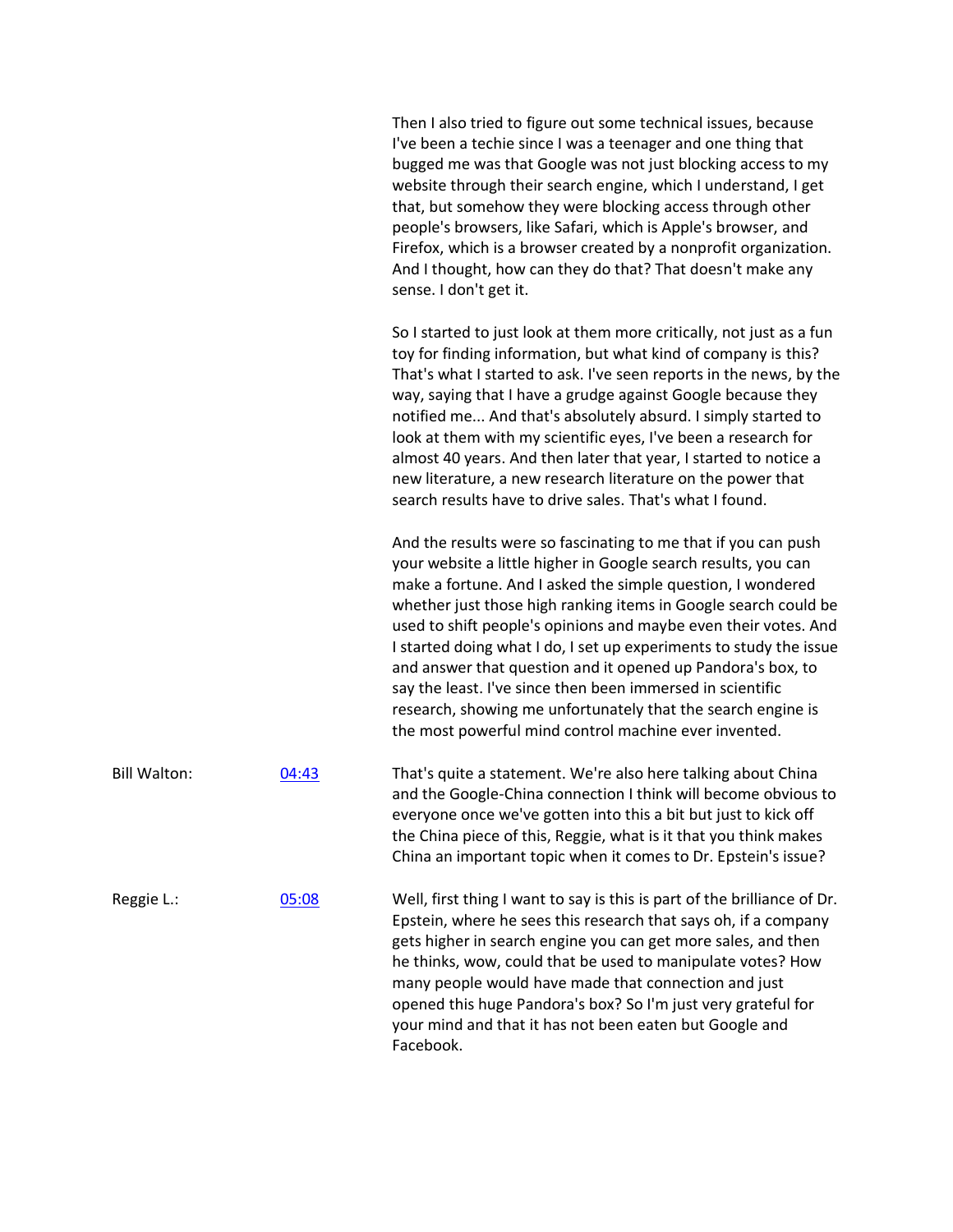|                     |       | But I think that there's a very important connection between Dr.<br>Epstein's work, or maybe I can call you Robert since we're<br>friends.                                                                                                                                                                                                                                                                                                                                                                                                                                                                                                                                                                   |
|---------------------|-------|--------------------------------------------------------------------------------------------------------------------------------------------------------------------------------------------------------------------------------------------------------------------------------------------------------------------------------------------------------------------------------------------------------------------------------------------------------------------------------------------------------------------------------------------------------------------------------------------------------------------------------------------------------------------------------------------------------------|
| Robert Epstein:     | 05:47 | Please do, absolutely.                                                                                                                                                                                                                                                                                                                                                                                                                                                                                                                                                                                                                                                                                       |
| Reggie L.:          | 05:50 | Okay. And China, because what he's talking about is how these<br>search engines or other electronic means can really interfere<br>with our electoral process and even our human autonomy, and<br>so much is going on in China using electronics and artificial<br>intelligence to limit people's autonomy. And they don't even<br>have elections over there, they're a one party totalitarian<br>system, but they have a mind control machine that is<br>unmatched by any other country in the world.                                                                                                                                                                                                        |
| <b>Bill Walton:</b> | 06:21 | So in China it's overt and United States or at least in Google's<br>platform, which is worldwide, it's covert. And what's the SEME<br>system? What's search engine manipulation effect? That's one<br>of the things you mentioned, there's 10-12 different ways they<br>can manipulate how you think and react to things. What is that?                                                                                                                                                                                                                                                                                                                                                                      |
| Robert Epstein:     | 06:45 | Well, the search engine manipulation effect, SEME, that was my<br>first discovery. This was early 2013, I ran an experiment, a<br>controlled, randomized experiment, to see whether I could shift<br>people's opinions and voting preferences using search results<br>that are biased, that favor one candidate or another. So in the<br>basic experiment, there are three groups, people are randomly<br>assigned to one of the three groups, and one group they see<br>search results that favor one candidate, and the other group,<br>the search results favor the opposite candidate, the opposing<br>candidate, and the third group is a control group where their<br>search results are all mixed up. |
|                     |       | So in this type of experiment we're using real search results,<br>real webpages, people are using a search engine that we<br>control, it's called Kadoodle, works exactly like Google does.<br>And we Or, I speculated, that through this random<br>assignment, that I could probably get people's opinions about a<br>candidate to shift by two or three percent. That was my thinking<br>at the time.                                                                                                                                                                                                                                                                                                      |
|                     |       | So the way this works is, in the beginning we start always with<br>$\mathcal{L}$ . The set of the set of the set of the set of the set of the set of the set of the set of the set of the set of the set of the set of the set of the set of the set of the set of the set of the set of the set of t                                                                                                                                                                                                                                                                                                                                                                                                        |

undecided voters, and in the beginning we're giving them brief information about each of the two candidates. So these are real candidates from a real election. We used participants from the United States and the election we chose to use deliberately was an election from Australia, just to make sure that our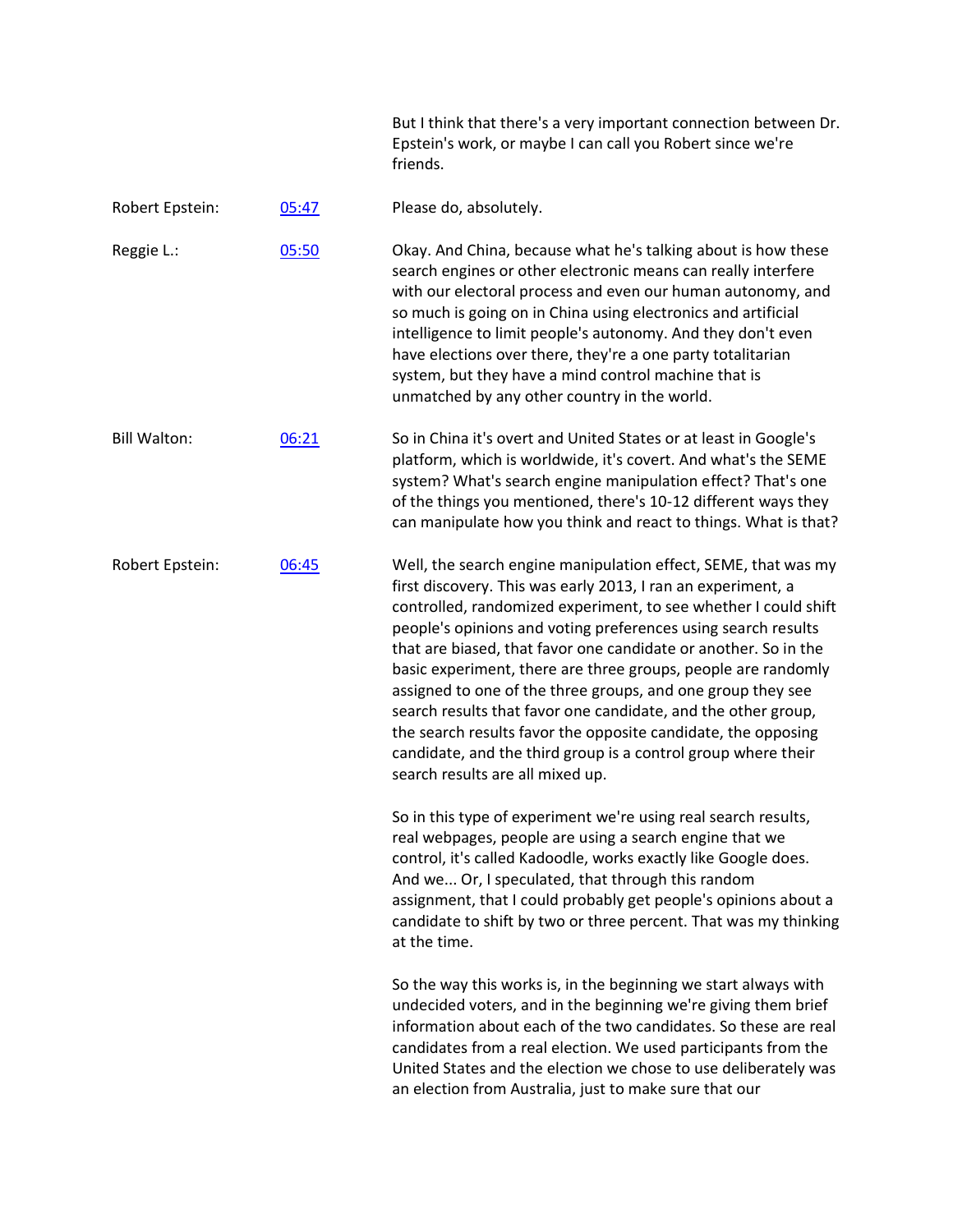|                     |       | participants were definitely undecided because they knew<br>nothing about these candidates.                                                                                                                                                                                                                                                                                                                                                                                                                                  |
|---------------------|-------|------------------------------------------------------------------------------------------------------------------------------------------------------------------------------------------------------------------------------------------------------------------------------------------------------------------------------------------------------------------------------------------------------------------------------------------------------------------------------------------------------------------------------|
|                     |       | So we give them a little information about each candidate and<br>then we ask them a bunch of questions like who do you like?<br>And who do you trust? And who would you vote for if you had<br>to vote for one or the other right now? And in the beginning, as<br>you can imagine, there's a 50/50 split to all of these kinds of<br>questions because these are undecided voters.                                                                                                                                          |
| <b>Bill Walton:</b> | 09:06 | This is name recognition or I like this name or not that name but<br>know nothing else.                                                                                                                                                                                                                                                                                                                                                                                                                                      |
| Robert Epstein:     | 09:10 | Exactly. So you end up splitting down the middle. Then we let<br>them do the search. So we let them use our search engine,<br>again they're using real search results, real webpages, they can<br>move around on the search engine just like you move around on<br>Google, and we let them search for up to 15 minutes. The only<br>difference between these three groups is the order of the<br>search results. That's it. That's the only difference.                                                                      |
|                     |       | And after that time period has passed, we ask them all those<br>questions again to see whether there's any shift in their<br>thinking, shift in their voting preferences. Again, I was<br>predicting a two or three percent shift, not much but in a close<br>election, in a very, very close election, if you can shift two to<br>three percent of your undecided voters just with some biased<br>search results, that could flip an election if it's very close. But<br>the shift we got in that first experiment was 48%. |
| <b>Bill Walton:</b> | 10:11 | Wow.                                                                                                                                                                                                                                                                                                                                                                                                                                                                                                                         |
| Robert Epstein:     | 10:13 | So I did not believe that, we repeated it with another group, I<br>got a shift of 63%. Then we did it again, another huge shift. But<br>as we were moving forward, we also noticed that people<br>couldn't see that there was bias in the search results. So we not<br>only had a very powerful way to manipulate people's thinking<br>and voting preferences, but we could do it in a way that they<br>couldn't even see.                                                                                                   |
|                     |       | This led to a big national study in the US, more than 2000<br>people from all 50 states. Same kind of procedure. Now we had<br>so many people in the study though, that we could look at<br>demographic differences, we found in fact some demographic<br>groups are extremely susceptible to this kind of manipulation.<br>For the record, the group we found that is more susceptible                                                                                                                                      |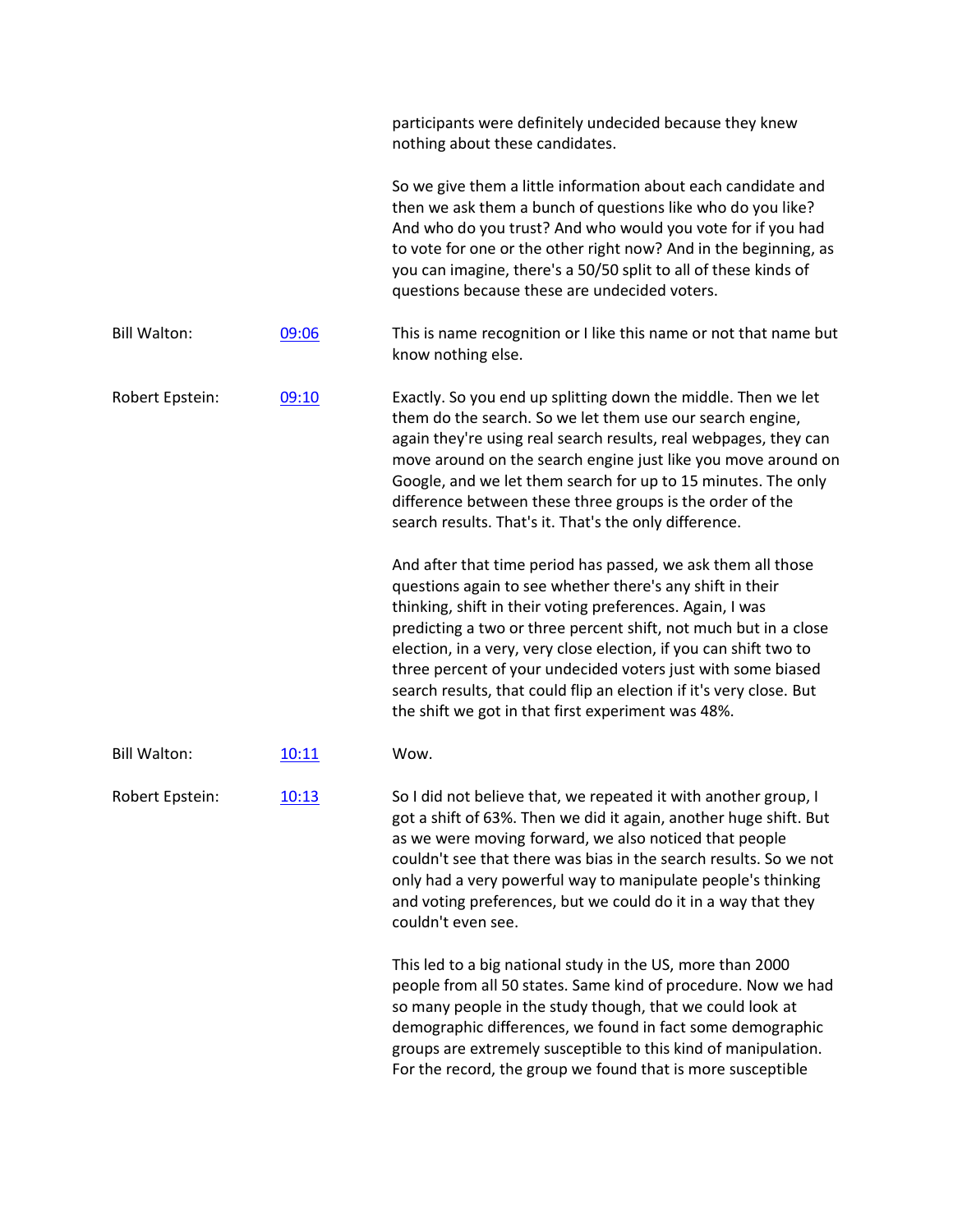|                     |       | than any other is a group called moderate republicans, believe it<br>or not. We got an 80% shift with moderate republicans. I know.                                                                                                                                                                                                                                                                                                                                                       |
|---------------------|-------|-------------------------------------------------------------------------------------------------------------------------------------------------------------------------------------------------------------------------------------------------------------------------------------------------------------------------------------------------------------------------------------------------------------------------------------------------------------------------------------------|
|                     |       | Then another really, almost terrifying finding, which is the very,<br>very small number of people who do recognize the bias, in the<br>search results, they shift even farther in the direction of the<br>bias. So in other words, merely being able to recognize bias in<br>search results doesn't protect you from it, not at all.                                                                                                                                                      |
|                     |       | So this is SEME, search engine manipulation effect is what we<br>called it. I published a big article about that in the proceedings<br>at the National Academy of Sciences in 2015. Published a<br>replication of this effect in 2017. It's also been reflected by a<br>group at one of the Max Planck institutes in Germany. This is<br>real. This an enormously powerful and almost completely<br>invisible way to shift thinking about anything, it turns out, not<br>just candidates. |
| <b>Bill Walton:</b> | 12:16 | You're watching The Bill Walton Show, I'm here with Dr. Robert<br>Epstein and Reggie Littlejohn, and we're talking about China and<br>Google and search engine results and manipulating voters.<br>Reggie, what are your thoughts about what you just heard? I'm<br>a little alarmed.                                                                                                                                                                                                     |
| Reggie L.:          | 12:32 | Well, I think it's very interesting that people, when they<br>discover the bias or they think that there's a bias, that they go<br>with the bias. And this is something that I think is perhaps<br>having to do with people trusting search engines, okay, and like<br>Google for example. Google presents itself as being very<br>trustworthy. 99% of the time you do a Google search-                                                                                                   |
| <b>Bill Walton:</b> | 12:58 | Do no evil.                                                                                                                                                                                                                                                                                                                                                                                                                                                                               |
| Reggie L.:          | 12:59 | Do no evil, okay, that's right. And people believed that Google<br>will do no evil, and 99% of the time you do a search, you search<br>for the Capital of California you get Sacramento. You can rely on<br>it. So that if they see if Google is shifting towards this that<br>they're going to go with the shift. This is a way that a company<br>can build credibility and then without people knowing it, people<br>will rely on the search results and then shift their votes.        |
| <b>Bill Walton:</b> | 13:25 | So let me just be sure I understand. There are different effects<br>you talk about. There's the list effect, there's the auto fill-in,<br>there's the box that pops up with Google, and we know now are<br>the paid ads that show up in the search so you tend to ignore<br>that. This was just the list effect that you worked on? There was                                                                                                                                             |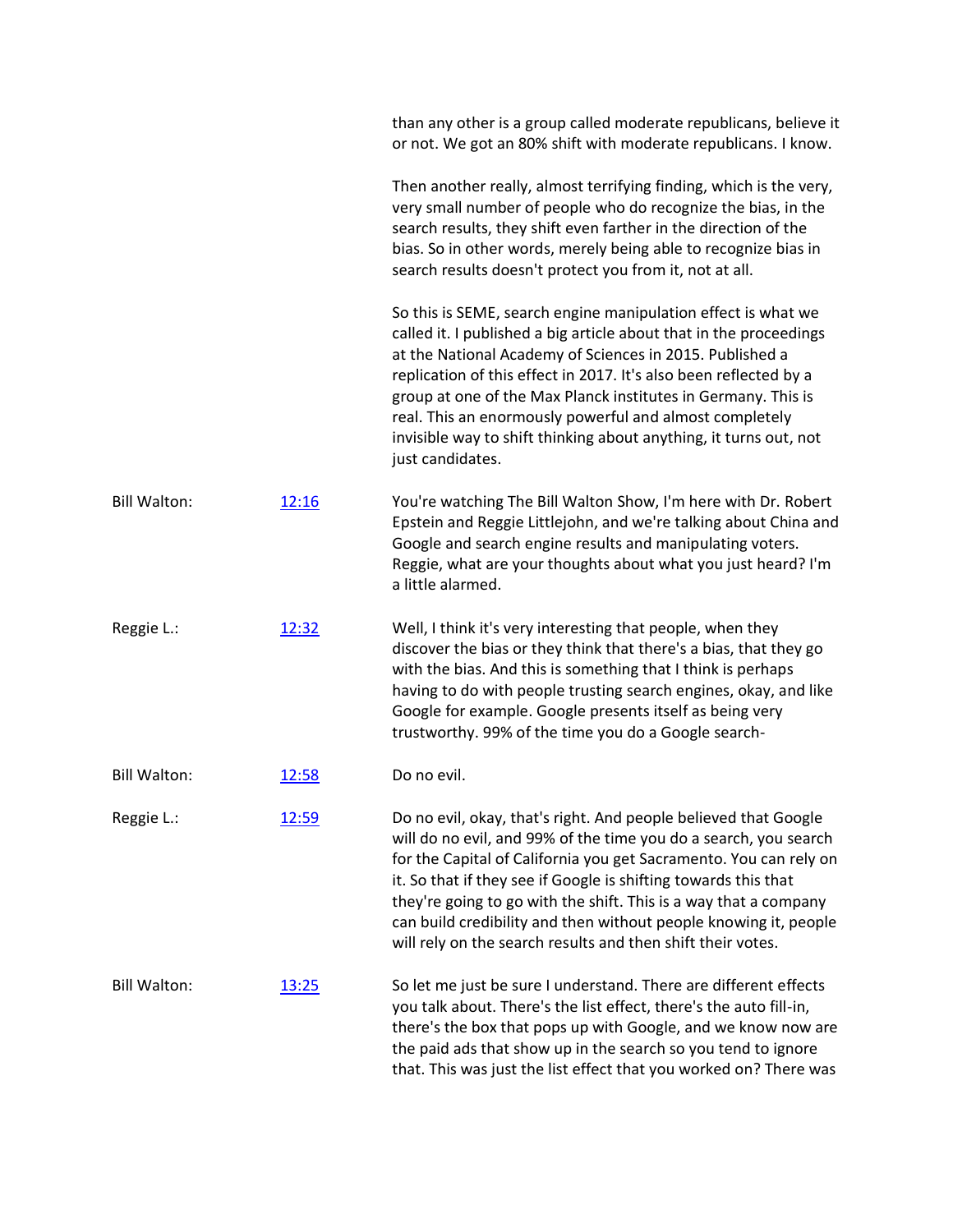|                 |       | no auto fill-in, there was no other attempt to manipulate<br>perceptions?                                                                                                                                                                                                                                                                                                                                                                                                                                                                                                                  |
|-----------------|-------|--------------------------------------------------------------------------------------------------------------------------------------------------------------------------------------------------------------------------------------------------------------------------------------------------------------------------------------------------------------------------------------------------------------------------------------------------------------------------------------------------------------------------------------------------------------------------------------------|
| Robert Epstein: | 13:49 | In the first couple of years I was focusing exclusively on the<br>search results, so in other words on this very powerful list<br>effect, that's right. 2016 made another discover, and that was<br>about auto complete, or those search suggestions you get when<br>you start to type a search term. Two major findings there, in a<br>series of experiments, were number one, it appears that Google<br>is manipulating from the very first character they type into the<br>search box. That was one conclusion that I drew from the<br>experiments.                                     |
|                 |       | But the second one is even wilder, which is, we showed in<br>experiments that we could turn a 50/50 split among undecided<br>voters into a 90/10 split just by manipulating those suggestions<br>that Google is flashing at you as you start to type a search term.<br>So, search suggestions alone are extremely powerful in shifting<br>opinions and they work together, of course, with the search<br>results. They're generated when you've finally got your search<br>term in there.                                                                                                  |
| Reggie L.:      | 15:01 | Right, so what we're talking about here is like for example, let's<br>say you put the name of a candidate. If Google likes that<br>candidate they can say, "Mr. Jones, Nobel Peace Prize<br>nomination" as a suggested thing that you want to do. Or if they<br>don't like the candidate they can put in something like, "Mr.<br>Jones sex abuse scandal" right? So you put in the name Mr.<br>Jones and depending on whether Google backs that candidate<br>or not, they can put in autosuggestions about what would be<br>the next thing you would click on. Is that what you're saying? |
| Robert Epstein: | 15:34 | Basically, it turns out that the key to understanding how this<br>works is negative search terms, that is the key here. Back in<br>2016, before the election, a small news service made a video,<br>which they posted on YouTube, which by the way is part of<br>Google, and by the way that video was later taken down by<br>YouTube. But anyway, they posted a video on YouTube claiming<br>that if you type names of candidates, like Donald Trump, Hillary<br>Clinton and others, into Bing and Yahoo you get all kinds of<br>search suggestions, positive and negative.               |
|                 |       | You type "Hilary Clinton is" on Bing and Yahoo, you get "Hilary<br>Clinton is the devil", "Hilary Clinton is sick", "Hilary Clinton is"<br>you know, you name it. Most of them are very, very negative.<br>And that's actually what people were searching for back then.<br>But if you typed "Hilary Clinton is" on Google, you got "Hilary                                                                                                                                                                                                                                                |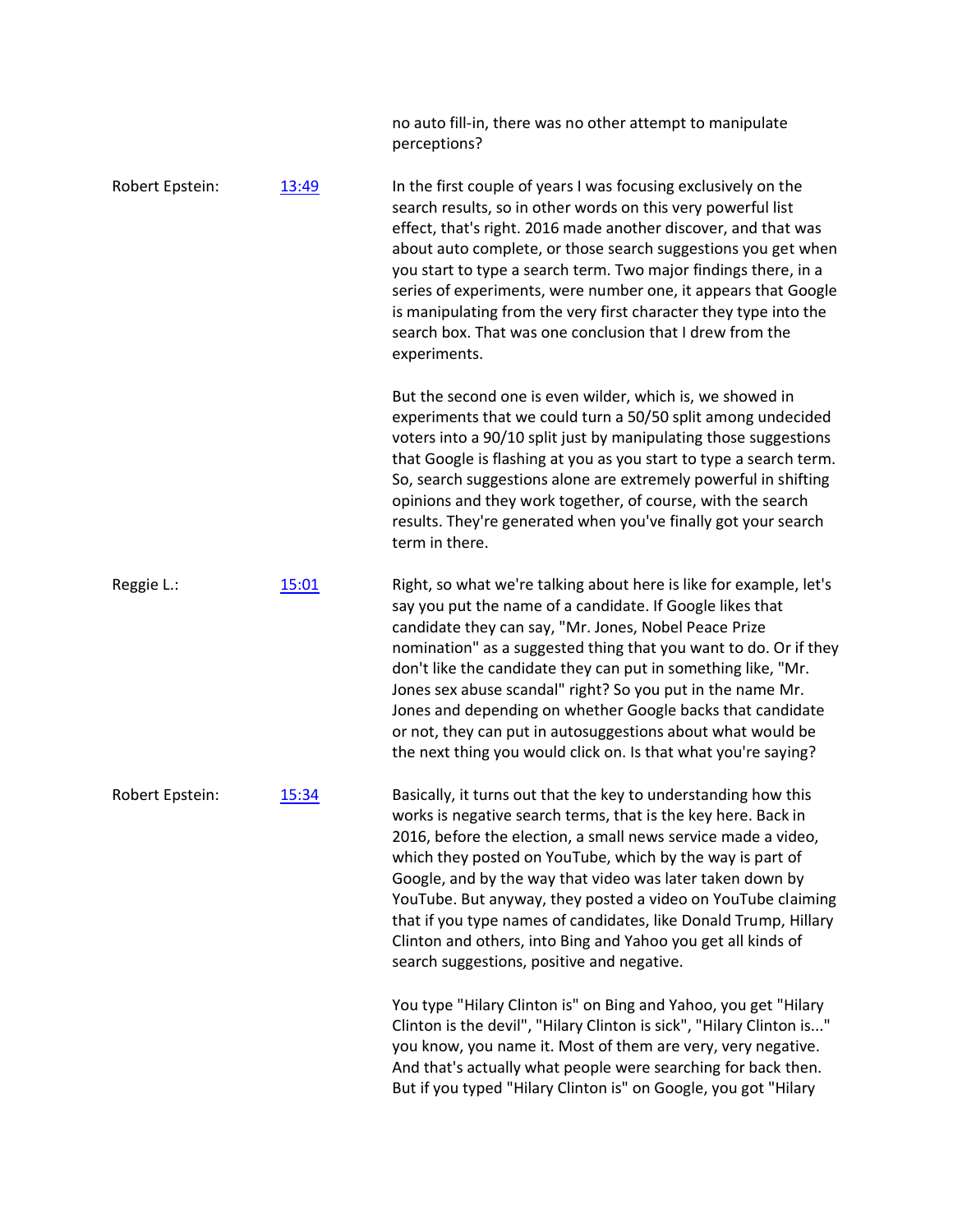Clinton is awesome", "Hilary Clinton is winning" and that's it. That's all they showed you.

For other candidates they would show you positives and negatives. For Hillary Clinton they would just show you positives. And it turns out now we know from the research we've done, those negatives, that's the key to manipulating people using search suggestions because negatives are like a cockroach in a salad. All the attention is drawn to the cockroach.

This is a phenomenon in the social sciences known as negativity bias. It's been very well studied for a long time. So if Google allows a negative into the list, that negative search suggestion will draw 10-15 times as many clicks. So one of the simplest ways that you can support a candidate is suppress negative search suggestions for your candidate. And allow them to appear with other candidates, that will drive a tremendous amount of traffic to websites which show negative things about those candidates.

Bill Walton: [17:45](https://www.rev.com/transcript-editor/Edit?token=-jQGXg9Z2h2TP8_owox59YaV6QTeptPVHLO45ueiTWWtZwckQOtqN-BjKxVvUM3j5JWsHAVYPrYHxNizSJBbQrich50&loadFrom=DocumentDeeplink&ts=1065.79) So this is the phenomena that if I give you nine compliments and then I say, "But there's this one thing," you forget the nine compliments, it's only the negative that sticks in your mind.

## Robert Epstein: [17:55](https://www.rev.com/transcript-editor/Edit?token=XT2NONOe260llEMe4I5x9uQ6Ntmd5mZ9jx4zL2_3pLu2E7fOZRqGYP-QNnBsxA-9mWmk4AcLoUU55HAgxNyoVnLSZC8&loadFrom=DocumentDeeplink&ts=1075.43) Absolutely, that's negativity bias.

- Bill Walton: [17:57](https://www.rev.com/transcript-editor/Edit?token=bzLISw9wBvsIK6DbVikomQ5zT29807Ee-c9o4oyybAJzTp2MnlrvRWcOR6dhAgKtzPfI8BWKleBPmYG3DL5H0QpKANU&loadFrom=DocumentDeeplink&ts=1077.33) Now, who is Google? I mean we're going to get further into what they're doing but Google has, what, 80,000 employees now? 100,000? Is there a monolithic culture that set out to do this, or how do the individuals within Google interact to determine how these algorithms get manipulated or set? Is this something that somebody's setting out consciously to do or is it just their bias, their way of thinking about how the search results ought to be?
- Robert Epstein: [18:28](https://www.rev.com/transcript-editor/Edit?token=tGgzPfnnAQSK0R0CfdQQUBImR4gWJ000LAauD-3gqiOSad_NHSSRE8RzfZXiS1zuRVJOTfS7OtydvVMy7HfbZmBJHXs&loadFrom=DocumentDeeplink&ts=1108.13) Well, Google is a very secretive company, it's only in the last year or two that there have been significant leaks and that a couple of whistleblowers have come forward. So, we're finding out just recently, we're finally finding out a little bit about that internal culture. We're also finding out that there are some small groups within Google that have actually protested some of Google's policies, in particular-

Bill Walton: [18:55](https://www.rev.com/transcript-editor/Edit?token=M0ZuRsnriMrhZvfykxSg9U9G9P35h_fl4C9reZSdtL-ZKtFZ3jgwp31KftzhsNXzFhUH-vzZ3Cc4oOJ8-XmCDct9804&loadFrom=DocumentDeeplink&ts=1135.15) Mostly ex-Google employees now?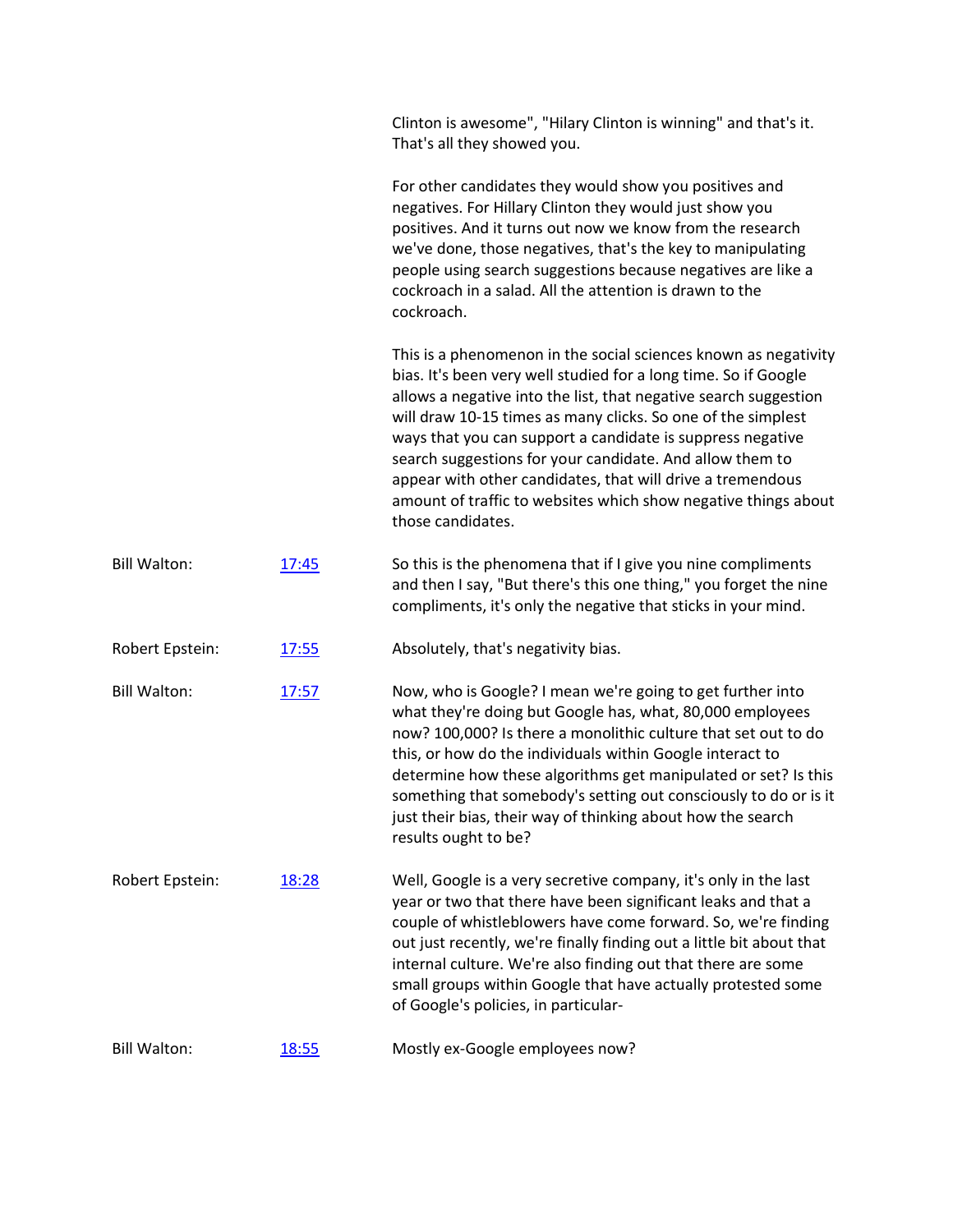| Robert Epstein:     | 18:57 | No, no, no, there's actually thousands of people within Google<br>who have formed groups and have protested to the leadership<br>there about what they're doing. In particular, they've protested<br>Google's plan to go back into China and help China control its<br>population.                                                                                                                                                                                                                                                   |
|---------------------|-------|--------------------------------------------------------------------------------------------------------------------------------------------------------------------------------------------------------------------------------------------------------------------------------------------------------------------------------------------------------------------------------------------------------------------------------------------------------------------------------------------------------------------------------------|
| Reggie L.:          | 19:15 | I wanted to mention that.                                                                                                                                                                                                                                                                                                                                                                                                                                                                                                            |
| <b>Bill Walton:</b> | 19:17 | They left China in 2010 and got great kudos because they're not<br>going to be working with the Chinese government.                                                                                                                                                                                                                                                                                                                                                                                                                  |
| Reggie L.:          | 19:22 | Right, do no evil, they wanted to Right, exactly.                                                                                                                                                                                                                                                                                                                                                                                                                                                                                    |
| <b>Bill Walton:</b> | 19:25 | But then they've come back They went back into China with<br>something called Dragonfly?                                                                                                                                                                                                                                                                                                                                                                                                                                             |
| Reggie L.:          | 19:29 | Dragonfly. So what this is, is this is a search engine that is in<br>collaboration with the Chinese Communist Party, which is a<br>brutal totalitarian regime that hunts down dissidents and others<br>that they don't like. What it does is it can be used to censor<br>searches that Chinese citizens run but it can also be used to just<br>completely eliminate the ability to get on certain websites and<br>learn the truth. So it's part of the Great Firewall of China. I<br>mean, would you agree to that characterization? |
| Robert Epstein:     | 20:02 | I would, and by the way for the record, since this keeps coming<br>up, I should point out that their motto, don't be evil, was<br>officially dropped in 2015.                                                                                                                                                                                                                                                                                                                                                                        |
| Reggie L.:          | 20:12 | I mean, why would a company do that? Do they want to do evil?<br>That's crazy.                                                                                                                                                                                                                                                                                                                                                                                                                                                       |
| Robert Epstein:     | 20:19 | I'm just telling you for a fact, it was dropped. People still think<br>it's their motto, in fact it is not.                                                                                                                                                                                                                                                                                                                                                                                                                          |
| Reggie L.:          | 20:25 | Do only a little bit of evil, maybe that's their new motto.                                                                                                                                                                                                                                                                                                                                                                                                                                                                          |
| Robert Epstein:     | 20:28 | No, I think it's don't do evil unless it makes you money.                                                                                                                                                                                                                                                                                                                                                                                                                                                                            |
| <b>Bill Walton:</b> | 20:31 | But we talked about the covert-                                                                                                                                                                                                                                                                                                                                                                                                                                                                                                      |
| Reggie L.:          | 20:33 | Don't do evil Okay, go ahead.                                                                                                                                                                                                                                                                                                                                                                                                                                                                                                        |
| <b>Bill Walton:</b> | 20:36 | Okay, we're going to have a theological debate about evil.                                                                                                                                                                                                                                                                                                                                                                                                                                                                           |
| Reggie L.:          | 20:40 | Right.                                                                                                                                                                                                                                                                                                                                                                                                                                                                                                                               |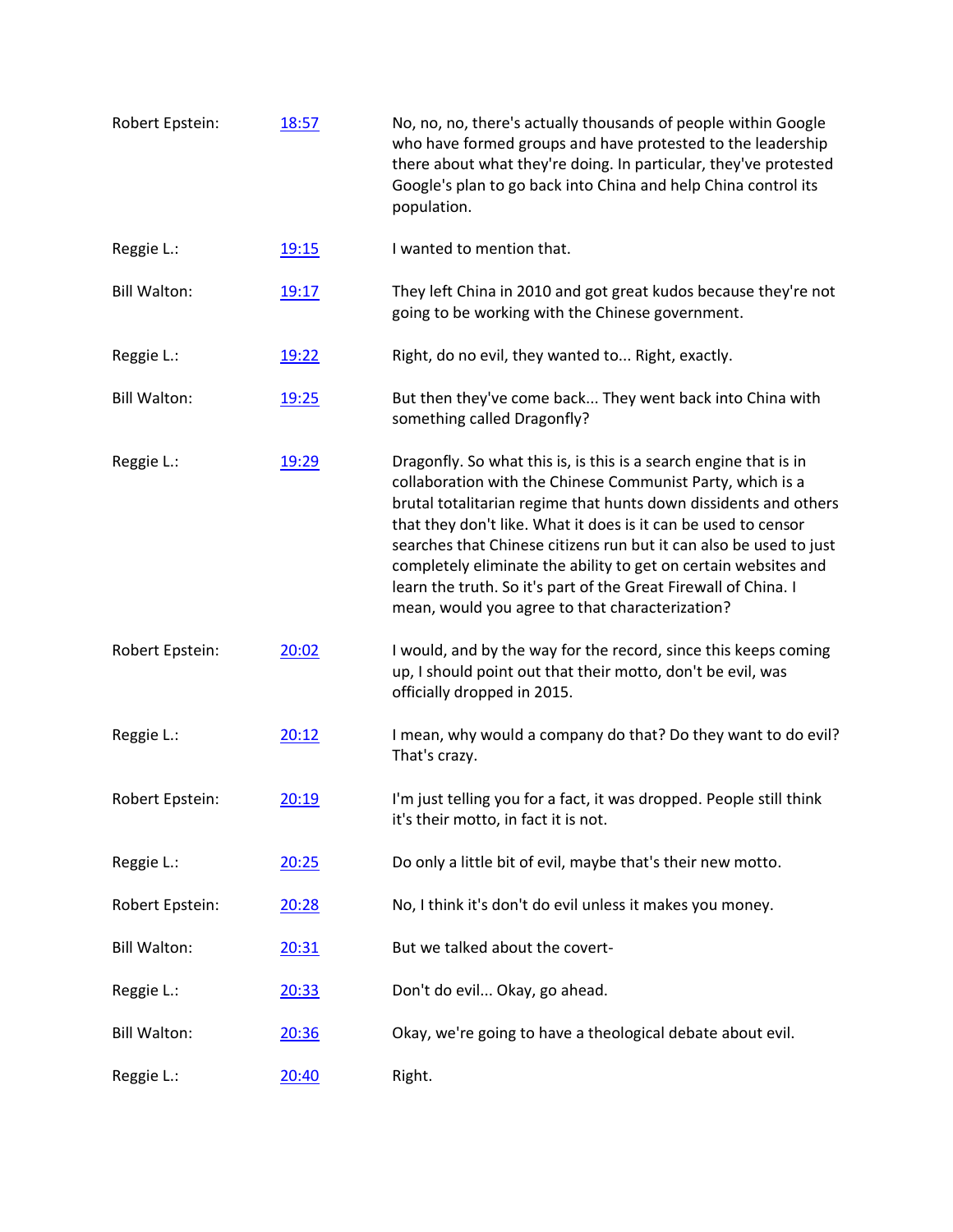| <b>Bill Walton:</b> | 20:40 | What is evil? They never really defined it to begin with, except<br>that the new logo is don't be evil except when it's profitable.<br>But Dragonfly was And I'm confused about whether they've<br>dropped it or not or whether it's still going on, but it was to<br>censor information at the behest of the Chinese government.<br>And it was going to do things like your issue, prevent citizens<br>from learning about human rights abuses.                                                                                                                               |
|---------------------|-------|--------------------------------------------------------------------------------------------------------------------------------------------------------------------------------------------------------------------------------------------------------------------------------------------------------------------------------------------------------------------------------------------------------------------------------------------------------------------------------------------------------------------------------------------------------------------------------|
| Reggie L.:          | 21:08 | Right, exactly.                                                                                                                                                                                                                                                                                                                                                                                                                                                                                                                                                                |
| <b>Bill Walton:</b> | 21:09 | And another show we've done on the environment recently, it<br>was going to prevent Chinese from learning how bad their air is,<br>and therefore what's wrong? There's nothing on the internet<br>that says the air is anything other than what it should be.                                                                                                                                                                                                                                                                                                                  |
| Robert Epstein:     | 21:24 | Well, first of all, China has its own search engine, I should point<br>out. It's called Baidu. It's not very good, but there are a couple<br>of things that I want to point out here I think that are very<br>relevant to some things that Reggie just said. In our<br>experiments on search suggestions, we also found out what the<br>optimal number of suggestions is if you want to manipulate<br>people.                                                                                                                                                                  |
|                     |       | It turns out the optimal number of suggestions that you want to<br>flash at people is four. Okay, so just hold that thought in mind<br>for a second here. When Google first invented auto complete,<br>they had 10, they showed 10 items. And Bing and Yahoo to this<br>day show 8 or 10 items, they show you long lists. Google's list<br>got shorter and shorter, and from roughly 2010 until roughly<br>2017, when I went public with my studies on search<br>suggestions, Google was showing four. Four search suggestions,<br>which is optimal for manipulative purposes. |
|                     |       | Baidu, China's search engine, to this day still shows, I believe,<br>four, maybe five. But they're showing you that small list, which<br>is optimal for manipulation. So Baidu is a manipulation machine,<br>it's just not very good, and so China always wanted Google's<br>technology for search because it's much better technology.                                                                                                                                                                                                                                        |
|                     |       | So, Google was in China and people think they left China in<br>2010, as you just mentioned, because they couldn't put up with<br>the censorship. I don't believe that's true. The fact of the matter<br>is, in 2009, the Chinese government hacked Google, hacked<br>them to the core. It's one of the most dramatic cases of hacking<br>ever, was when China hacked Google.                                                                                                                                                                                                   |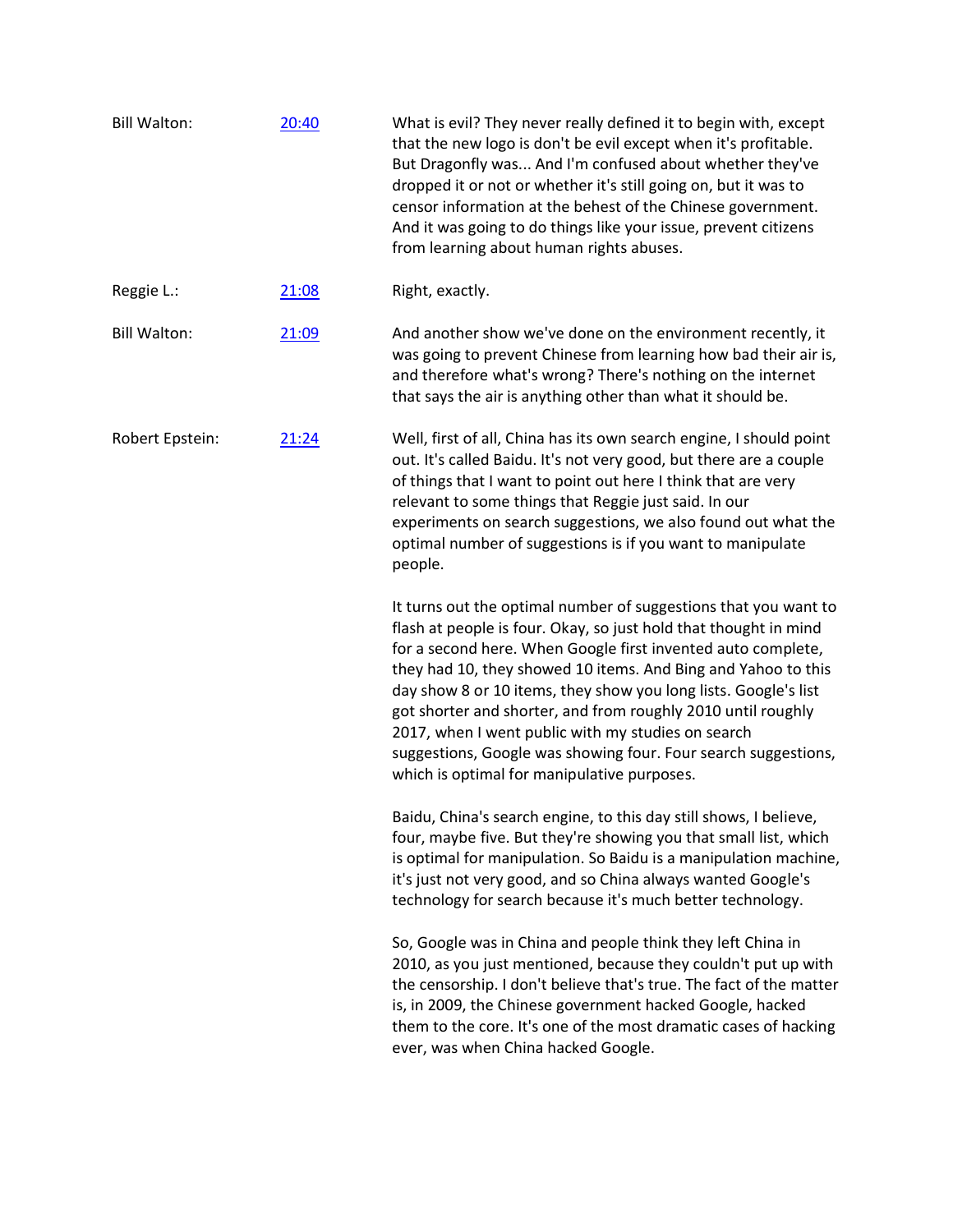|                     |       | As I see things, that is why Google pulled out of China. But then<br>they've been planning in the last couple of years to go back in,<br>that was a project internally, in the company, that was known<br>as the Dragonfly project. Some of their employees objected,<br>and that gave them pause. Then word got out and some<br>members of Congress objected. All I can say at this point is<br>officially Google is saying, "Well, we're not going to go ahead<br>with that." But no one really knows for sure.                                                                                                                                   |
|---------------------|-------|-----------------------------------------------------------------------------------------------------------------------------------------------------------------------------------------------------------------------------------------------------------------------------------------------------------------------------------------------------------------------------------------------------------------------------------------------------------------------------------------------------------------------------------------------------------------------------------------------------------------------------------------------------|
| Reggie L.:          | 23:55 | Because they're so secretive.                                                                                                                                                                                                                                                                                                                                                                                                                                                                                                                                                                                                                       |
| <b>Bill Walton:</b> | 23:56 | And that's one of the things that has put Google in turmoil in<br>the last two, three, four years, is that there a lot fewer people<br>inside Google that trust top management. This was, I think,<br>handled, this Dragonfly was handled only by like a couple<br>hundred people inside the company and nobody else was giving<br>any clue as to what was going on?                                                                                                                                                                                                                                                                                |
| Robert Epstein:     | 24:20 | But lets not pretend that Google is in turmoil because they're<br>not. They're an extremely homogenous company, about 96, 97<br>percent of their donations in 2018 went to democrats. They're<br>very secretive, very tightly run, and as I say very homogenous.<br>There have been here and there, there have been some<br>protests lately, this is new, and a couple of whistleblowers have<br>indeed come forward. One who was fired, another who quit.<br>And some documents have leaked, and a couple of amazing<br>videos have leaked. But generally speaking, for a company that<br>size, they're extremely homogenous and highly secretive. |
| <b>Bill Walton:</b> | 25:10 | But aren't there some rumors that Google's been infiltrated by<br>Chinese agents?                                                                                                                                                                                                                                                                                                                                                                                                                                                                                                                                                                   |
| Robert Epstein:     | 25:15 | There are rumors to that effect. No one knows for sure.                                                                                                                                                                                                                                                                                                                                                                                                                                                                                                                                                                                             |
| Reggie L.:          | 25:20 | I want to ask-                                                                                                                                                                                                                                                                                                                                                                                                                                                                                                                                                                                                                                      |
| <b>Bill Walton:</b> | 25:22 | I just want to interrupt you for one second. You're watching The<br>Bill Walton Show, I'm here with Dr. Robert Epstein and Reggie<br>Littlejohn, and we're talking about manipulating search results<br>in China and Google's project in China called Dragonfly. Reggie?                                                                                                                                                                                                                                                                                                                                                                            |
| Reggie L.:          | 25:38 | Right. So I wanted to ask Robert a question, following up on<br>what you've just said, because I think this is important. Okay,<br>you talked about leaked videos. I watched one of those leaked<br>videos that you sent me. I would like you to describe, if you<br>could, the utopian vision of Google that comes through in these<br>videos, and what the driving force is behind what they're doing,                                                                                                                                                                                                                                            |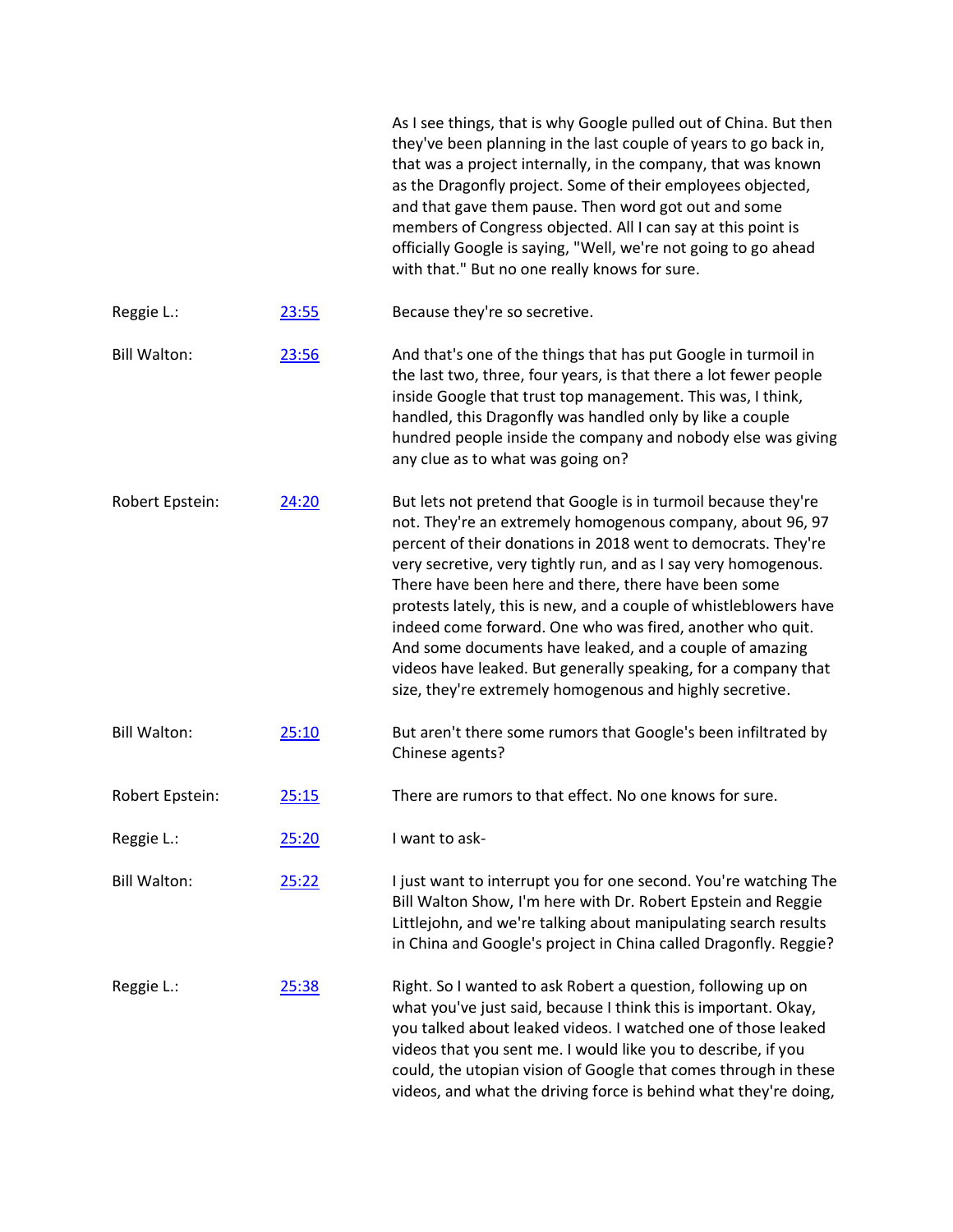|                     |       | not only in the United States, not only with US elections, but<br>worldwide?                                                                                                                                                                                                                                                                                                                                                                                                                                                                                                                                                                                                                                                                                                               |
|---------------------|-------|--------------------------------------------------------------------------------------------------------------------------------------------------------------------------------------------------------------------------------------------------------------------------------------------------------------------------------------------------------------------------------------------------------------------------------------------------------------------------------------------------------------------------------------------------------------------------------------------------------------------------------------------------------------------------------------------------------------------------------------------------------------------------------------------|
| <b>Bill Walton:</b> | 26:03 | Well, I think you're talking about the video called the Selfish<br>Ledger?                                                                                                                                                                                                                                                                                                                                                                                                                                                                                                                                                                                                                                                                                                                 |
| Robert Epstein:     | 26:08 | Yes, this extraordinary. An eight minute video made by one of<br>their advanced divisions called the Selfish Ledger leaked about a<br>year and a half ago. You can access it online now, there are<br>places you can find it, and I have a transcript of it that I made,<br>which I'd also recommend that people look at if you're<br>interested in this issue. But this is one of the creepiest videos<br>you'll ever see because this explains Now, remember, these<br>are Google employees explaining this to other people at Google.<br>This explains that we have the power to re-engineer humanity.<br>And the phrase, "Using company values" is actually in this film.<br>In fact, they do have that power, and what this video shows is<br>they actually discuss using this power. |
|                     |       | I'm so glad you asked that question, Reggie, because so many<br>people these days, they're kind of after Google because Google<br>seems to suppress conservative content in the United States.<br>We can talk about that issue, but let me tell you there are much<br>bigger issues here than whether or not they suppress<br>conservative content in the United States. Google is impacting<br>the beliefs, attitudes, purchases, votes of 2.5 billion people<br>around the world. They're impacting people I almost every<br>country in the world at the moment, except China, and that<br>could change any day, and North Korea because no one has<br>internet in North Korea.                                                                                                          |
| <b>Bill Walton:</b> | 27:50 | Well, yeah. I've got the transcript and it's incredible. They said<br>they think of us as not a being, necessarily, but a ledger of<br>encoded DNA or whatever, and that as we go through life, and<br>this is based on some work done in the 19th century. As we go<br>through life, we're coded and we change. And there are<br>theories that if they keep programming us, we're going to<br>change and we're going to reflect their values. And they call,<br>they say, "What if the ledger could be given a volitional<br>purpose?"                                                                                                                                                                                                                                                    |
| Reggie L.:          | 28:27 | That is so creepy. But this is in fact what is happening in China<br>now.                                                                                                                                                                                                                                                                                                                                                                                                                                                                                                                                                                                                                                                                                                                  |
| <b>Bill Walton:</b> | 28:32 | Yes.                                                                                                                                                                                                                                                                                                                                                                                                                                                                                                                                                                                                                                                                                                                                                                                       |
| Reggie L.:          | 28:32 | You talk about reconstructing-                                                                                                                                                                                                                                                                                                                                                                                                                                                                                                                                                                                                                                                                                                                                                             |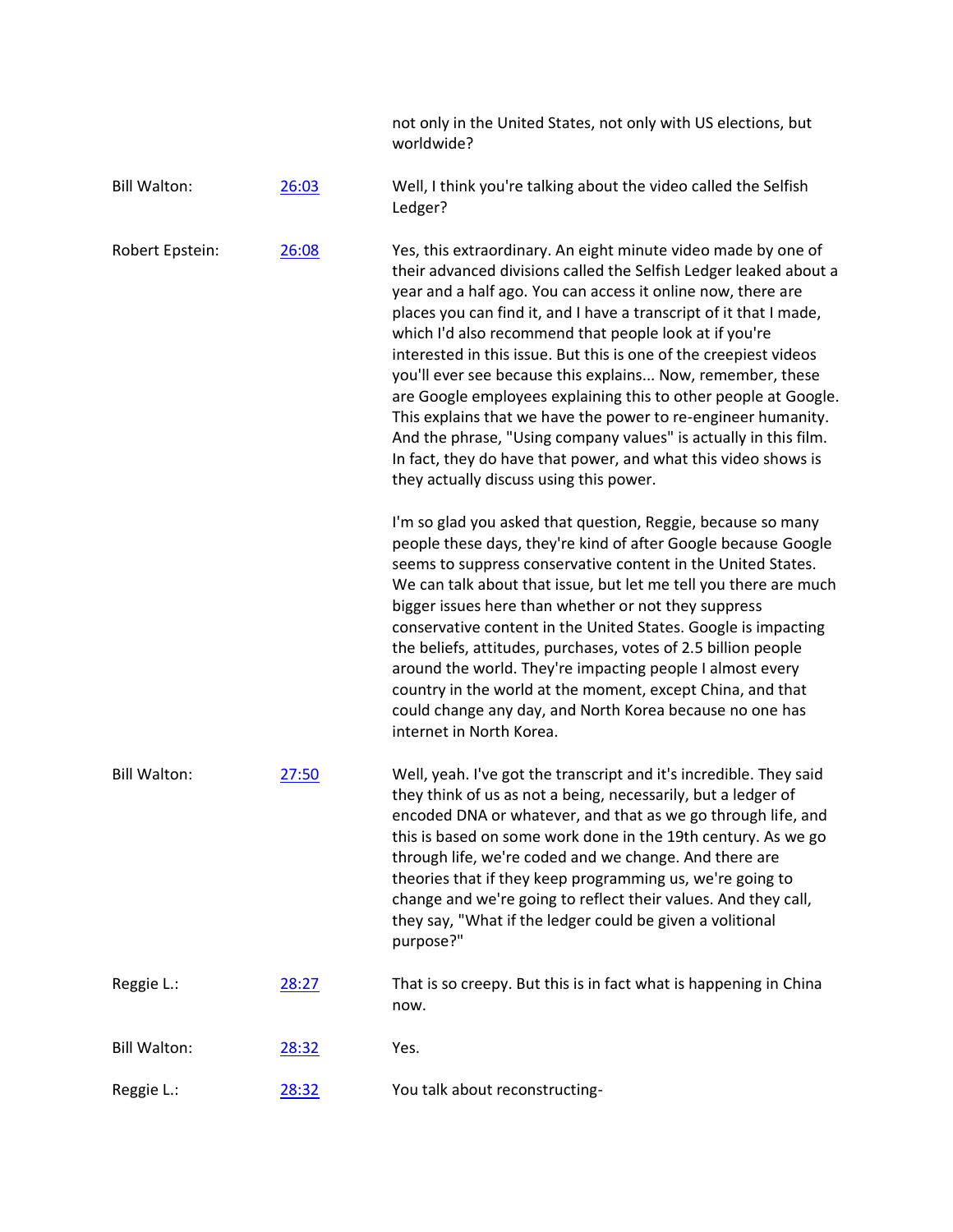| <b>Bill Walton:</b> | 28:34        | And by the way there's a great documentary called The Creepy<br>Line.                                                                                                                                                                                                                                                                                                                                                                                                                                                                                                                        |
|---------------------|--------------|----------------------------------------------------------------------------------------------------------------------------------------------------------------------------------------------------------------------------------------------------------------------------------------------------------------------------------------------------------------------------------------------------------------------------------------------------------------------------------------------------------------------------------------------------------------------------------------------|
| Reggie L.:          | 28:36        | Right, everybody has to watch The Creepy Line.                                                                                                                                                                                                                                                                                                                                                                                                                                                                                                                                               |
| <b>Bill Walton:</b> | 28:39        | Which Robert is featured in.                                                                                                                                                                                                                                                                                                                                                                                                                                                                                                                                                                 |
| Reggie L.:          | <u>28:41</u> | Absolutely.                                                                                                                                                                                                                                                                                                                                                                                                                                                                                                                                                                                  |
| <b>Bill Walton:</b> | 28:41        | And I highly recommend that. Continue, creepy.                                                                                                                                                                                                                                                                                                                                                                                                                                                                                                                                               |
| Reggie L.:          | 28:46        | Well, just, China is doing exactly what Google has said that they<br>want to do, which is to re-engineer people along the lines of the<br>values of the company. And that's what the Chinese<br>government is doing right now with its social credit system. So,<br>the social credit system in China is talk about creepy, okay.<br>We are all familiar with having a financial credit score, and<br>China, what they've implemented is a social credit score. And it<br>is affected by everything, like if you have a parking ticket, if you<br>jaywalk. Let's just talk about jaywalking. |

This is rolling out all over China, it hasn't completely rolled out yet, but they have all of these surveillance cameras all over the place, and the difference between current Chinese surveillance cameras and former surveillance cameras is that like, if you walk into a grocery store, you see a surveillance camera, you figure, okay, no one's watching this or maybe they are running some kind of a video of this that will be gone in a few days because all they're looking for is the ability to catch somebody in a crime.

Well, that's to the way it is in China. In China they have facial recognition, and their surveillance cameras feed into this facial recognition, so that they are keeping... and it's a permanent record, so they're keeping track of everything, everywhere you go, everything you buy, everything you do, and they are assigning you a credit score about whether you are trustworthy or not.

And by the way, one of the ways that you can earn points or not earn points is by if you engage in an app called Xi Jinping Thought. This is actually some companies require this. So what people will do is you have to get on Xi Jinping Thought, you have to spend a certain amount of time every day and at the end of it you can't just let it go because you have to answer a multiple choice questionnaire to make sure you got the point. And then your social credit will rise if you do that and it will fall, you will get penalized if it doesn't do that.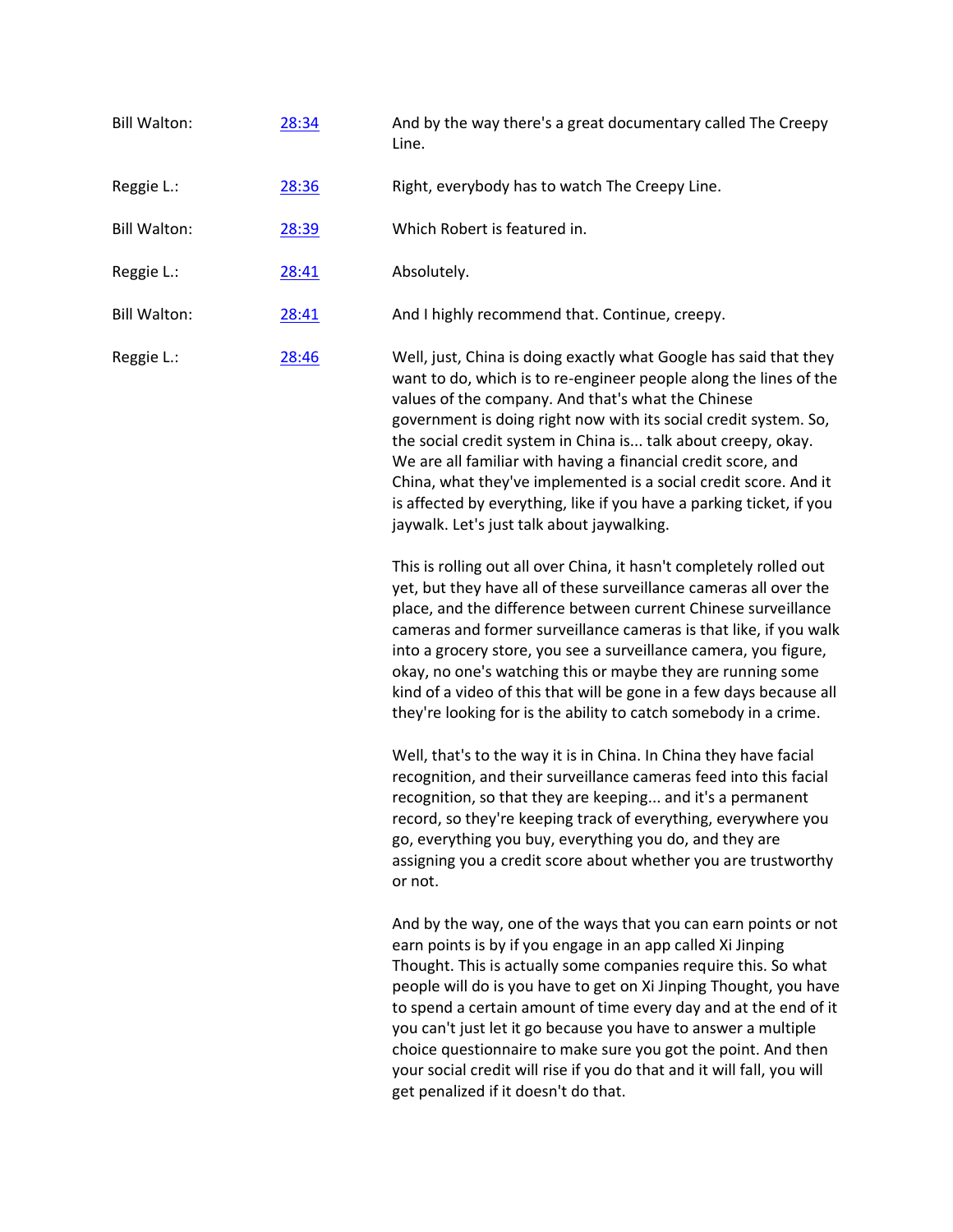|                     |       | So what difference does it make what somebody's social credit<br>score is? People who have a high score, who are considered<br>trustworthy are able to buy plane tickets, train tickets, get visas<br>to foreign countries, they can get mortgages, they can escape<br>detention. But if you have a low credit score then what that<br>does is you can lose your job, you can not be able to travel, your<br>kids will not get into the school that you want them to go to. It<br>affects every aspect of life. And what Xi Jinping said is that he<br>wants the trustworthy to be able to go anywhere they want<br>under heaven and the untrustworthy will not be able to take a<br>single step.<br>So that's what they have in place in China. Oh, and by the way,<br>another thing that they do is they track your searches online |
|---------------------|-------|---------------------------------------------------------------------------------------------------------------------------------------------------------------------------------------------------------------------------------------------------------------------------------------------------------------------------------------------------------------------------------------------------------------------------------------------------------------------------------------------------------------------------------------------------------------------------------------------------------------------------------------------------------------------------------------------------------------------------------------------------------------------------------------------------------------------------------------|
|                     |       | and that has to do with your social credit score as well.                                                                                                                                                                                                                                                                                                                                                                                                                                                                                                                                                                                                                                                                                                                                                                             |
| <b>Bill Walton:</b> | 31:47 | Well, apparently there are 500,000 internet police in Beijing<br>alone, and so the aspects of their control, they're monitoring<br>what you're doing online, they have cameras that are aiming for<br>100% coverage of the country, which is 1.4 billion people. They<br>have complete coverage in Beijing with cameras, and they also<br>monitor all your buying habits.                                                                                                                                                                                                                                                                                                                                                                                                                                                             |
|                     |       | For example, I read that if you buy diapers for babies, that<br>supposed to be a good person taking care of a baby, but if<br>you're online gaming for five hours that's supposed to be a<br>negative thing. So there's this ledger. But then a lot of Chinese<br>like that ledger, and that to me is the really creepy part of it and<br>they get competitive.                                                                                                                                                                                                                                                                                                                                                                                                                                                                       |
| Reggie L.:          | 32:32 | Okay, so this is the thing, Bill. You can't really take the statistics<br>of the Chinese, or-                                                                                                                                                                                                                                                                                                                                                                                                                                                                                                                                                                                                                                                                                                                                         |
| <b>Bill Walton:</b> | 32:38 | In other words, the Chinese Communist Party is doing the<br>polling?                                                                                                                                                                                                                                                                                                                                                                                                                                                                                                                                                                                                                                                                                                                                                                  |
| Reggie L.:          | 32:42 | Okay. If the Chinese Communist Party is doing the polling, for<br>sure they're not going to get a straight answer. But even if the<br>Chinese Communist Party is not doing a polling, the polling, I<br>think that people would be very reluctant to say that they<br>disagree with it, because they don't know whether they're being<br>tracked or not because so much of the tracking is invisible. So<br>why would they go out of their way to say, "I disagree with<br>this," when it could come back with repercussions against them<br>in their family.                                                                                                                                                                                                                                                                         |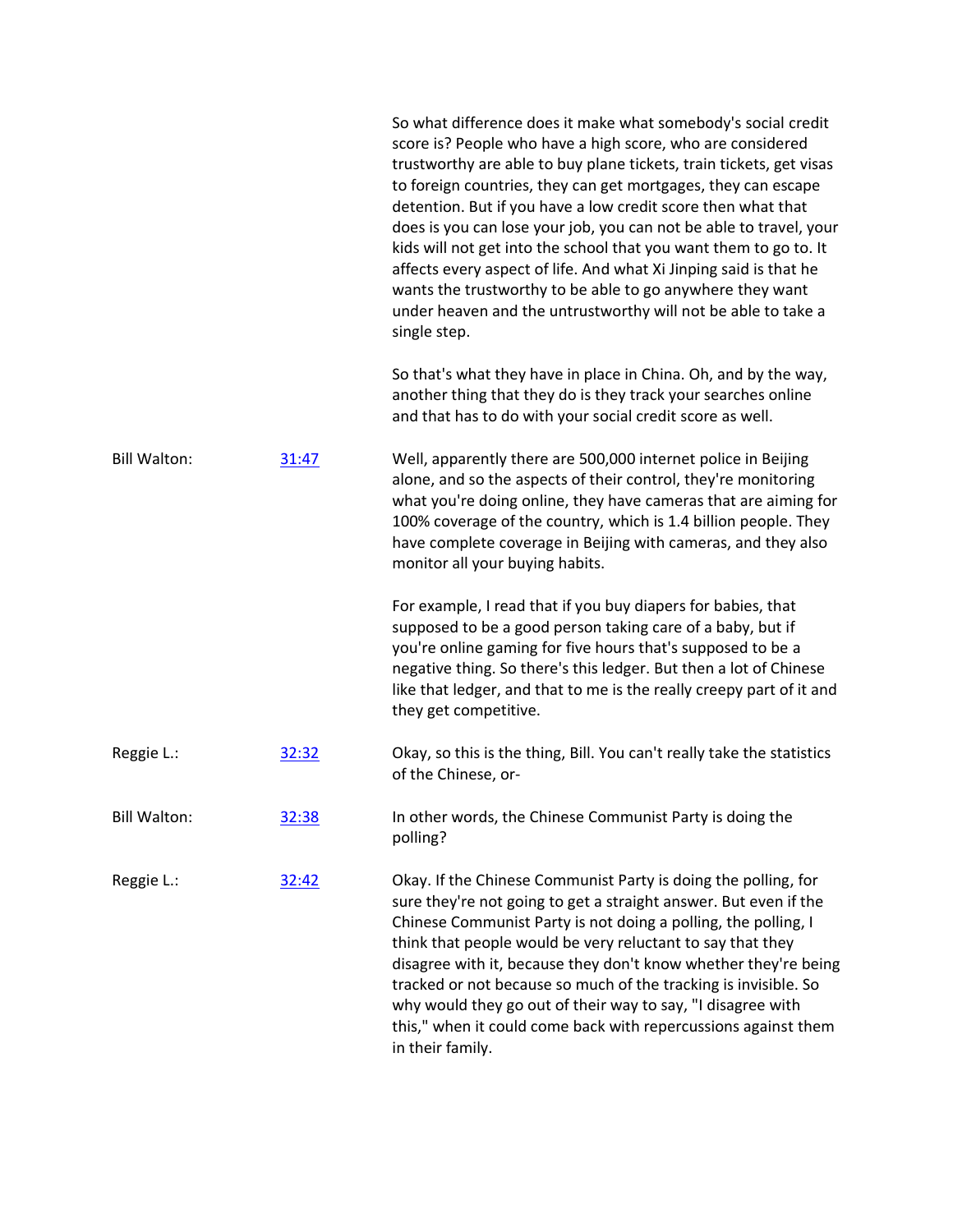| Bill Walton:        | 33:08 | That's true, the poll is circular, the poll results feed back into<br>your credit score. So if you say you like it, you get a boost in<br>your credit score.                                                                                                                                                                                                                                                                                                                                                                                                                                                                                               |
|---------------------|-------|------------------------------------------------------------------------------------------------------------------------------------------------------------------------------------------------------------------------------------------------------------------------------------------------------------------------------------------------------------------------------------------------------------------------------------------------------------------------------------------------------------------------------------------------------------------------------------------------------------------------------------------------------------|
| Reggie L.:          | 33:15 | That's right. You may or may not, I don't know whether the<br>polling was independent, but they're not going to know<br>whether it was independent either and they don't know<br>whether to trust somebody who says they're independent<br>because trust is very difficult in China because they're always<br>being tracked and they're always being exposed, so they don't<br>know really who to trust, a lot of people.                                                                                                                                                                                                                                  |
| <b>Bill Walton:</b> | 33:36 | Well, the reason why I wanted to link China and Google, is just<br>it's the overt/covert thing, and you look at coming back to the<br>creepy not the creep, the Selfish Ledger. They talk about<br>streams of information are brought together, the effect is<br>multiplied, new patterns of behavior become apparent and new<br>predictions about behavior become possible.                                                                                                                                                                                                                                                                               |
| Robert Epstein:     | 33:57 | Yes. They call it behavioral sequencing, which is very interesting.<br>You know my doctorate, a long time ago, was under a very<br>famous Harvard professor named B. F. Skinner. And Skinner is<br>known as one of the founders of behavioral psychology, and he<br>believed in what he called benign control. In other words, he<br>believed that we're always controlled anyway, so let's improve<br>the methods of control, so that we can avoid using aversive<br>methods, unpleasant methods, and we can just use pleasant<br>methods, reinforcers he called them, positive reinforcers.                                                              |
|                     |       | We can basically get people to do good things but without<br>having to penalize or punish them, and get people to do good<br>things in ways that maybe they're not even aware of. He saw<br>that as a kind of positive move for humankind, but I guarantee<br>you, I knew him extremely well, that he would be appalled by<br>what's happening in China. I guarantee you he would be<br>terrified by the phenomena that I've discovered in online<br>influence, these new methods of influence online. He never<br>envisioned manipulation on this scale, affecting everyone in the<br>world, in ways that are in fact often aversive, certainly in China. |
|                     |       | Then in the United States, with companies like Google, we're<br>talking about control that's complete invisible to people, and it's<br>not control that's in the hands of some responsible agencies<br>and very diverse groups of people who are discussing what's<br>best for everybody. It's in the control we're talking about<br>control by mainly one, and to a lessor extent a couple of other<br>private companies. That I guarantee you Skinner would have                                                                                                                                                                                         |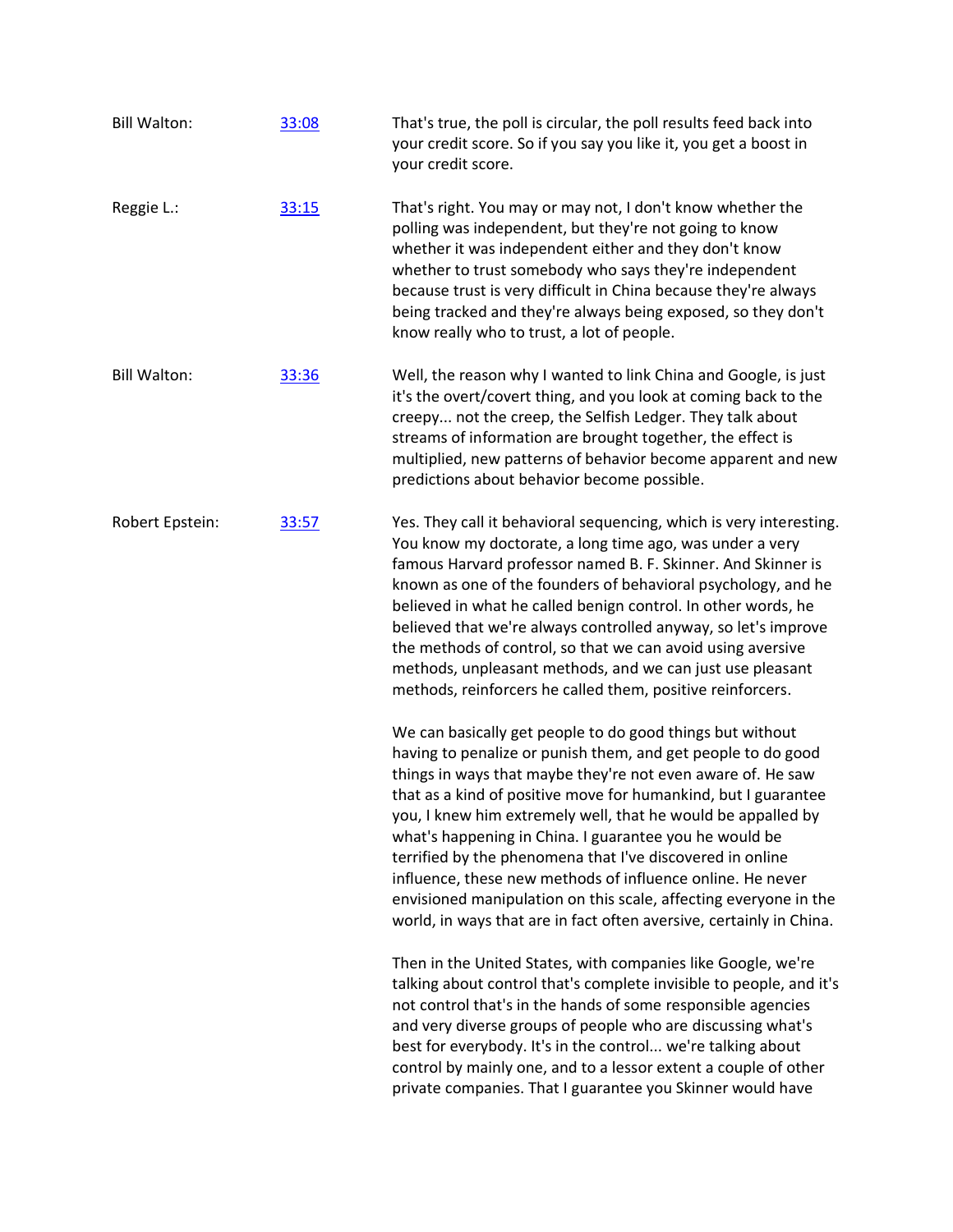|                     |       | objected to strongly because these companies are not<br>accountable to the American public or any other public.                                                                                                                                                                                                                                                                                         |
|---------------------|-------|---------------------------------------------------------------------------------------------------------------------------------------------------------------------------------------------------------------------------------------------------------------------------------------------------------------------------------------------------------------------------------------------------------|
|                     |       | So whether this is a it's a government that's making this<br>happen in China, for example, or it's a couple of private<br>companies making it happen, it's terrifying, to me. It's terrifying<br>to me. And the more I've learned about it, by the way, over the<br>years, the more concerned I've become.                                                                                              |
| <b>Bill Walton:</b> | 36:31 | So has anybody from Google showed up on your doorstep to<br>say, "Why are you being so tough on us?"                                                                                                                                                                                                                                                                                                    |
| Robert Epstein:     | 36:38 | Yes.                                                                                                                                                                                                                                                                                                                                                                                                    |
| Reggie L.:          | 36:39 | Really?                                                                                                                                                                                                                                                                                                                                                                                                 |
| Robert Epstein:     | 36:40 | Yes. Well, Google sent a private detective to my house, it got<br>my wife quite upset.                                                                                                                                                                                                                                                                                                                  |
| <b>Bill Walton:</b> | 36:51 | Because what you're doing's extremely courageous. I mean I<br>think about Reggie and some of the work she's doing in China<br>but she's not in China physically. I mean this is the thing, we're<br>all, even the show, is going to go on Facebook, or not Facebook,<br>but YouTube, and so there's this whole                                                                                          |
| Robert Epstein:     | 37:08 | All I can say is if you irritate Google, there are consequences.                                                                                                                                                                                                                                                                                                                                        |
| Reggie L.:          | 37:18 | So I'm thinking about myself. This is the first time I've ever done<br>anything that'd be irritating towards Google, so I wonder if<br>they're going to shut my website down or something. I don't<br>know. I guess I'll let you know.                                                                                                                                                                  |
| Robert Epstein:     | 37:31 | I'm telling you for sure, there have been consequences for me<br>and obviously I like it when people say, as you've said, a couple<br>of times now, "Oh, you're courageous, that's great." But in my<br>family, people say something very different. They say that what<br>I'm doing is irresponsible, reckless, is foolish. And I hear this<br>over and over again, I don't hear it just occasionally. |
|                     |       | And I had an attorney general of one of our states come up to<br>me after I gave a talk and he said to me, with a straight face, he<br>said, "I think you're going to die in an accident some time in the<br>next few months." And he was not smiling. He said, "You know,<br>accidents happen all the time." And then he walked away.                                                                  |
| Reggie L.:          | 38:30 | You know, I just have to say, this reminds me a lot of what<br>dissidents in China have to go through, because in China, if                                                                                                                                                                                                                                                                             |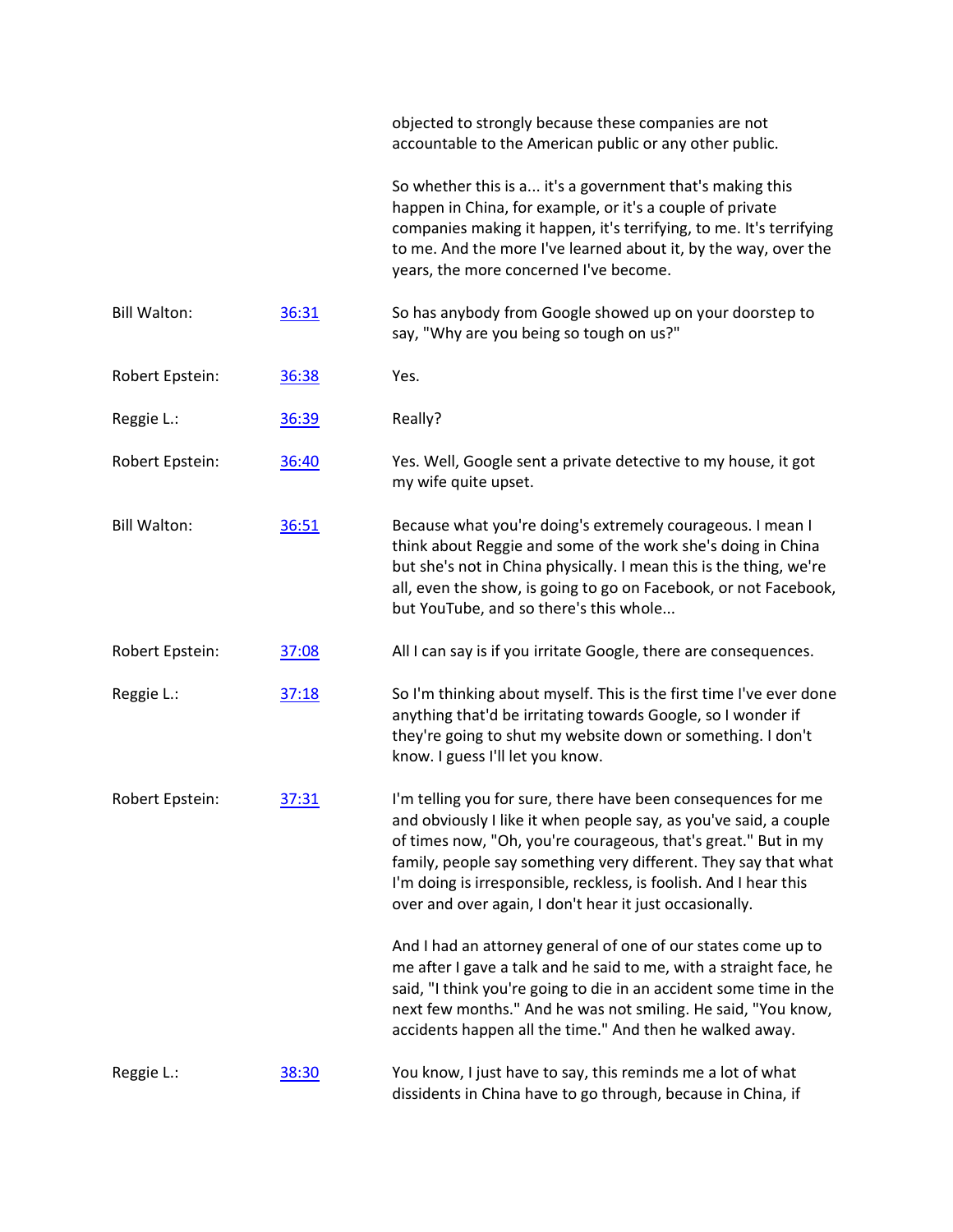|                     |       | somebody takes a stand against the Chinese Communist Party<br>and exposes their corruption, which is what you're doing with<br>Google, they're being extremely courageous, they're going to be<br>persecuted. But China will persecute the rest of their family,<br>and some, like [Chen Wen-chen 00:38:51] has this great family<br>that supports him, and they were willing to be tortured, literally<br>tortured, and they said it's worth it because of exposing the<br>corruption of the Chinese government and the violence and the<br>one child policy.                                                                                                                                                                                                                      |
|---------------------|-------|-------------------------------------------------------------------------------------------------------------------------------------------------------------------------------------------------------------------------------------------------------------------------------------------------------------------------------------------------------------------------------------------------------------------------------------------------------------------------------------------------------------------------------------------------------------------------------------------------------------------------------------------------------------------------------------------------------------------------------------------------------------------------------------|
|                     |       | But a lot of other dissidents, they do not have families that are<br>supportive and they're like, "Why are you doing this to our<br>family. Our family's worked very hard, we're just trying to go<br>with the flow and because you're doing this we're all getting<br>persecuted," and they turn against this person and this person<br>ends up being very alone, doing the right thing without any<br>support from their family and being also persecuted by the<br>government. So, again, what you're doing is very brave.                                                                                                                                                                                                                                                       |
| Robert Epstein:     | 39:28 | Well, I mean, I can't honestly tell you that what I'm that I'm<br>entirely comfortable with what I'm doing. I can't honestly say<br>that because, for example, just a couple months ago I testified<br>before Congress about some of my research findings, and I also<br>proposed a way that Congress could quickly and permanently<br>end Google's worldwide monopoly on search, which means they<br>would no longer be the threat that they are to humankind, and I<br>published an article about this in Bloomberg Business Week,<br>and I talked about it in my congressional testimony.                                                                                                                                                                                        |
| <b>Bill Walton:</b> | 40:15 | And the way to do that is to, as you pointed out, to make its<br>index public?                                                                                                                                                                                                                                                                                                                                                                                                                                                                                                                                                                                                                                                                                                      |
| Robert Epstein:     | 40:21 | Its index is the database that it uses to generate search results.<br>The way to end their monopoly on search, because you can't<br>break up the search engine, that's out of the question because<br>then it won't work very well. So you can't break it up. But what<br>you can do is make the index, the database they use to generate<br>search results, you can make that public through what's called<br>an API, that's what programmers call it, and there's precedent<br>for this in Google's own business practices, because they<br>actually allow a couple of companies access to their index.<br>Where do you think Siri, which is Apple's personal assistant,<br>where do you think Siri gets answers from? It's from Google's<br>database, they all come from Google. |
|                     |       | So there's precedent for this in Google's business practices, but<br>if they opened it up to everyone, then within a year or two<br>you'd have thousands of search platforms using new business                                                                                                                                                                                                                                                                                                                                                                                                                                                                                                                                                                                     |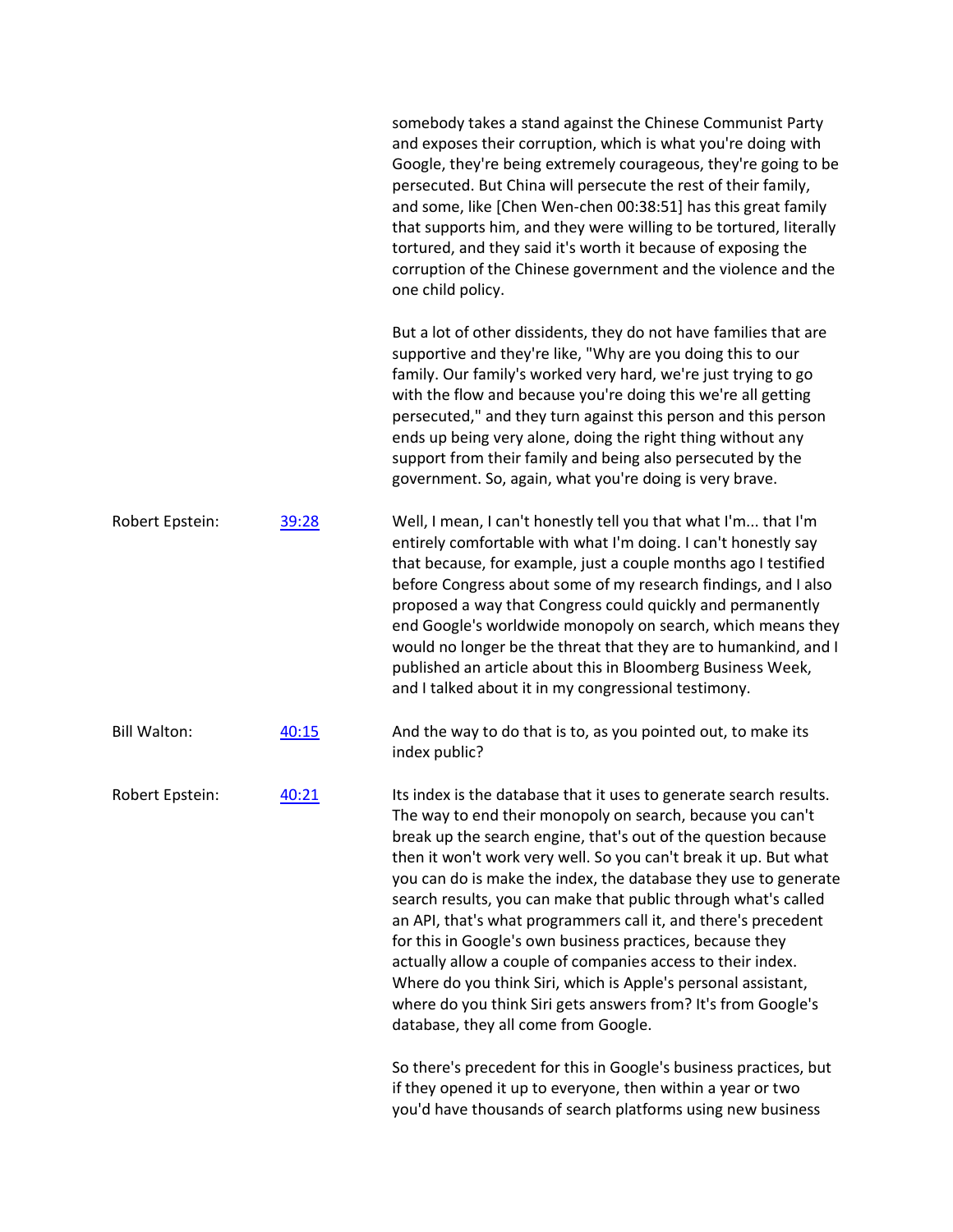|                     |       | models and all kinds of new kinds of formats and I mean, it'd be<br>creativity galore in the area of search, and Google's users would<br>shrink and shrink and shrink and shrink.                                                                                                                                                                                                                                                                                                                                                                                                                                                      |
|---------------------|-------|----------------------------------------------------------------------------------------------------------------------------------------------------------------------------------------------------------------------------------------------------------------------------------------------------------------------------------------------------------------------------------------------------------------------------------------------------------------------------------------------------------------------------------------------------------------------------------------------------------------------------------------|
|                     |       | But the point is yes. So I gave this testimony, a few weeks later<br>Donald Trump tweeted about my testimony. Now, he didn't get<br>things quite right, which is kind of par for the course.                                                                                                                                                                                                                                                                                                                                                                                                                                           |
| <b>Bill Walton:</b> | 41:53 | And to be clear, you did not vote for Donald Trump.                                                                                                                                                                                                                                                                                                                                                                                                                                                                                                                                                                                    |
| Robert Epstein:     | 41:55 | I am not a Trump supporter, I'm not a conservative, by no<br>means, in fact I'm a long time supporter of the Clintons, I have a<br>signed letter from Bill Clinton up on my wall. The point is, Hillary<br>Clinton replied to Trump's tweet by saying that my work had<br>been debunked. Which is completely false, and was based on,<br>and I quote, "Was based on 21 undecided voters." Now, my<br>research involves tens of thousands of participants in dozens of<br>experiments involving five national elections in four countries,<br>et cetera, et cetera. It meets the highest possible standards of<br>scientific integrity. |
|                     |       | And because Hillary Clinton did that, basically gave that<br>message to her 25 million Twitter followers, mainstream news<br>sources picked up on that, amplified it, and the next thing I<br>know my reputation is destroyed. This has literally just<br>happened to me. Now, where did she get that information<br>from? She got it from Google. Google was Hillary Clinton's<br>biggest supporter, financial supporter in 2016. Hilary Clinton's<br>chief technology officer, Stephanie Hannon, came to her<br>straight from Google, she was a Google executive.                                                                    |
|                     |       | Eric Schmidt, who was the head of Google, offered in writing to<br>run Hillary Clinton's tech campaign. I mean, she is very, very<br>closely tied to Google. So what I'm saying is if you irritate the<br>Google machine, however you do it, there are consequences.<br>I'm paying a huge price for doing the work I do. And sometimes,<br>to be honest with you, sometimes it's hard to get out of bed in<br>the morning.                                                                                                                                                                                                             |
| Reggie L.:          | 43:54 | No, I can understand that.                                                                                                                                                                                                                                                                                                                                                                                                                                                                                                                                                                                                             |
| <b>Bill Walton:</b> | 43:56 | Well, hopefully shows like this and you've been on a lot of other<br>shows in the last month or two, I think there's going to be a<br>bandwagon effect, I would hope, as people learn about this<br>because we did a lot of research before you came on. I read<br>nothing on the internet that has anything critical of what your<br>search is. It's nothing but crickets, silent, there's nothing. So                                                                                                                                                                                                                                |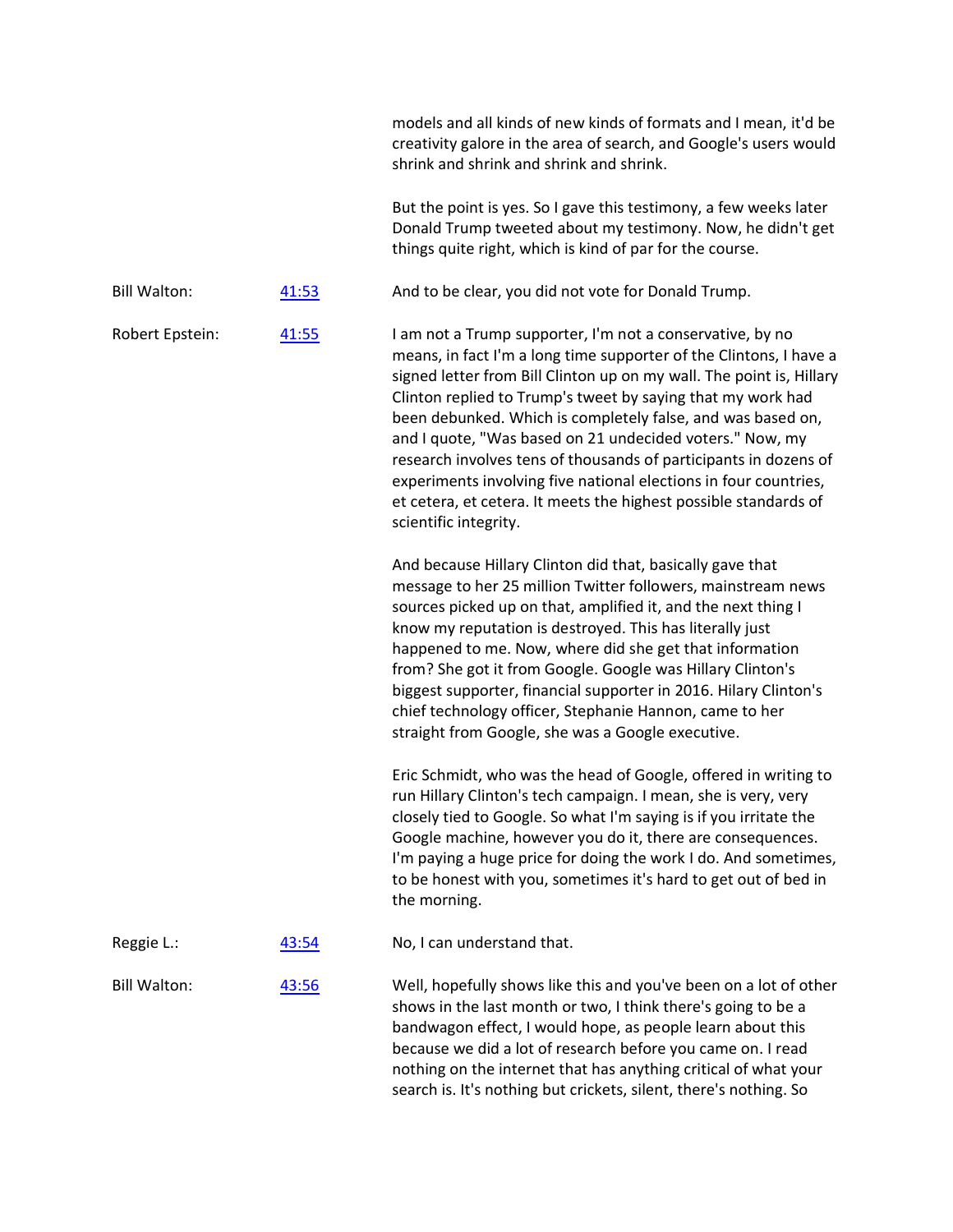|                     |       | Google didn't give Hillary or anything, they just gave her a<br>sound bite because they hadn't done any actual research on<br>their own. They know what you're saying is true.                                                                                                                                                                                                                                                                                                                                                                                                                                                                                                                                                                     |
|---------------------|-------|----------------------------------------------------------------------------------------------------------------------------------------------------------------------------------------------------------------------------------------------------------------------------------------------------------------------------------------------------------------------------------------------------------------------------------------------------------------------------------------------------------------------------------------------------------------------------------------------------------------------------------------------------------------------------------------------------------------------------------------------------|
| Robert Epstein:     | 44:29 | Well, my point is that I do get pushback from many sources, and<br>I have a very good friend who's based in Washington, I know he<br>would want to remain anonymous at this moment so I'm not<br>going to mention his name. But he was one of the first people<br>out there to recognize what a threat Google posed. He's paid an<br>enormous price for having gone public in the way that he's done<br>and written to things he's written. It's hard to take on any big<br>entity, government or corporate, but Google is they're<br>ruthless, they are extremely ruthless. As they say, it's hard to do<br>the work I do.                                                                                                                        |
|                     |       | The other thing is why aren't there hundreds of people doing<br>the work that I do, which is not just the research but I've also<br>set up monitoring projects to see what Google's actually<br>showing people, we can talk about that at some point.                                                                                                                                                                                                                                                                                                                                                                                                                                                                                              |
| <b>Bill Walton:</b> | 45:36 | I do want to talk about that, yes.                                                                                                                                                                                                                                                                                                                                                                                                                                                                                                                                                                                                                                                                                                                 |
| Robert Epstein:     | 45:38 | But why aren't there hundreds of researchers doing this around<br>the world? I mean, that article I published on SEME in 2015 has<br>been accessed or downloaded from the website of the National<br>Academy of Sciences more than 200,000 times. Now, that's<br>extremely, extremely unusual for a scientific paper, and early<br>last year, which was the last time the Academy ran this kind of<br>rating system, but they rated my article on search engine<br>manipulation effect to be in the top 1% of all scientific papers in<br>all disciplines.                                                                                                                                                                                         |
|                     |       | So there's no question, from a scientific perspective, that what<br>I'm doing is not only legitimate but is important, but why aren't<br>universities around the world doing this research?<br>Unfortunately, the answer is so disturbing. If you get an email,<br>for example from a professor at UCLA, which I get from time to<br>time, or a professor at Columbia University, which I get from<br>time to time, or a number of other I just got one yesterday<br>from a professor at San Diego State University. Guess what? If<br>you know how to open up an email and look at it carefully to<br>see where it's routed, where it's moving through, these<br>universities use Google services. All of their emails are shared<br>with Google. |
| Reggie L.:          | 47:14 | Well, isn't that also true of parts of the US government? I mean<br>I thought that Google was that they were contracting the-                                                                                                                                                                                                                                                                                                                                                                                                                                                                                                                                                                                                                      |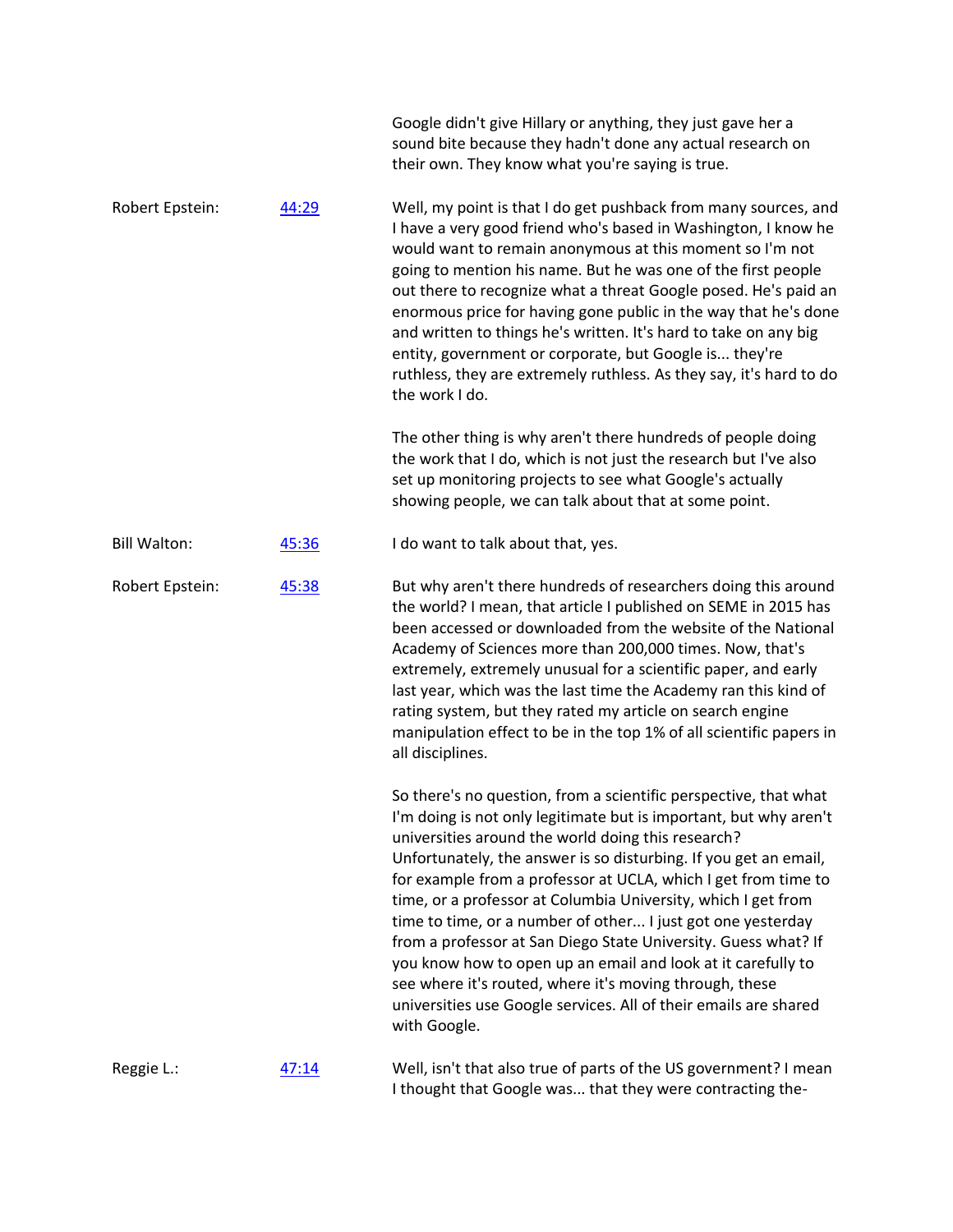| <b>Bill Walton:</b> | 47:22 | Well, the federal government runs on Google Docs. It's got<br>Google Cloud, Google tools, the whole federal government is<br>based on Google, or Google based on that.                                                                                                                                                                                                                                                                                                                                                                                                                                                                                                                                                                                                                                                                    |
|---------------------|-------|-------------------------------------------------------------------------------------------------------------------------------------------------------------------------------------------------------------------------------------------------------------------------------------------------------------------------------------------------------------------------------------------------------------------------------------------------------------------------------------------------------------------------------------------------------------------------------------------------------------------------------------------------------------------------------------------------------------------------------------------------------------------------------------------------------------------------------------------|
| Reggie L.:          | 47:32 | That's what I'm saying. So are all our federal documents safe?                                                                                                                                                                                                                                                                                                                                                                                                                                                                                                                                                                                                                                                                                                                                                                            |
| <b>Bill Walton:</b> | 47:34 | Real quick, you're watching The Bill Walton Show, we're here<br>with a very brave man, Dr. Robert Epstein, who has done a<br>tremendous amount of work on how Google really operates,<br>and how the threats it presents to our privacy and to our way of<br>life, and with Reggie Littejohn, who's also doing similar work in<br>China. Just to put a point on who does suffer, Jordan Peterson,<br>the public intellectual that has spoken out on different topics,<br>and had some gender identity objections, and Google shut<br>down his Gmail account, his YouTube account, took off 250<br>videos that he'd posted, he had 15 million views and 450,000<br>subscribers. Cut off access to his email and his calendar data.<br>Now, I guess he got it restored, I don't know if there was a<br>happy ending to that story or was he |
| Robert Epstein:     | 48:30 | There was but in most cases there is not. Google does this to<br>individuals and to companies every single day. I published an<br>article, an investigative piece for US News and World Report in<br>2016 called The New Censorship, in which I talked at length<br>about nine of Google's blacklists. And if you get on a Google<br>blacklist, it is virtually impossible to get off of such a list, and<br>they don't even have a customer service department, so there's<br>no one you can discuss it with.                                                                                                                                                                                                                                                                                                                            |
| <b>Bill Walton:</b> | 49:04 | Say that again, there's no customer service department, there's<br>no 800 number you call Google and say, "I've got to register a<br>complaint."                                                                                                                                                                                                                                                                                                                                                                                                                                                                                                                                                                                                                                                                                          |
| Robert Epstein:     | 49:11 | That is correct. So here's one of the richest and most successful<br>companies in history, that has no customer service department.<br>But they do have a lot of internal blacklists, and as I say I wrote<br>about this in great detail back in 2016. It was only just a couple<br>of months ago that some documents leaked from Google<br>showing actual internal blacklists from the company. So I had to<br>wait that many years for what I said about the company to be<br>confirmed. But we're talking about a very secretive, potentially<br>very dangerous organization.                                                                                                                                                                                                                                                          |
| <b>Bill Walton:</b> | 49:55 | But you do have a solution, and the solution is similar to what<br>we did in 1956 with the AT&T decree, which is where What<br>did AT&T do at the time? They gave up certain technologies that<br>everybody could use and it caused a technology explosion?<br>Telecommunications explosion?                                                                                                                                                                                                                                                                                                                                                                                                                                                                                                                                              |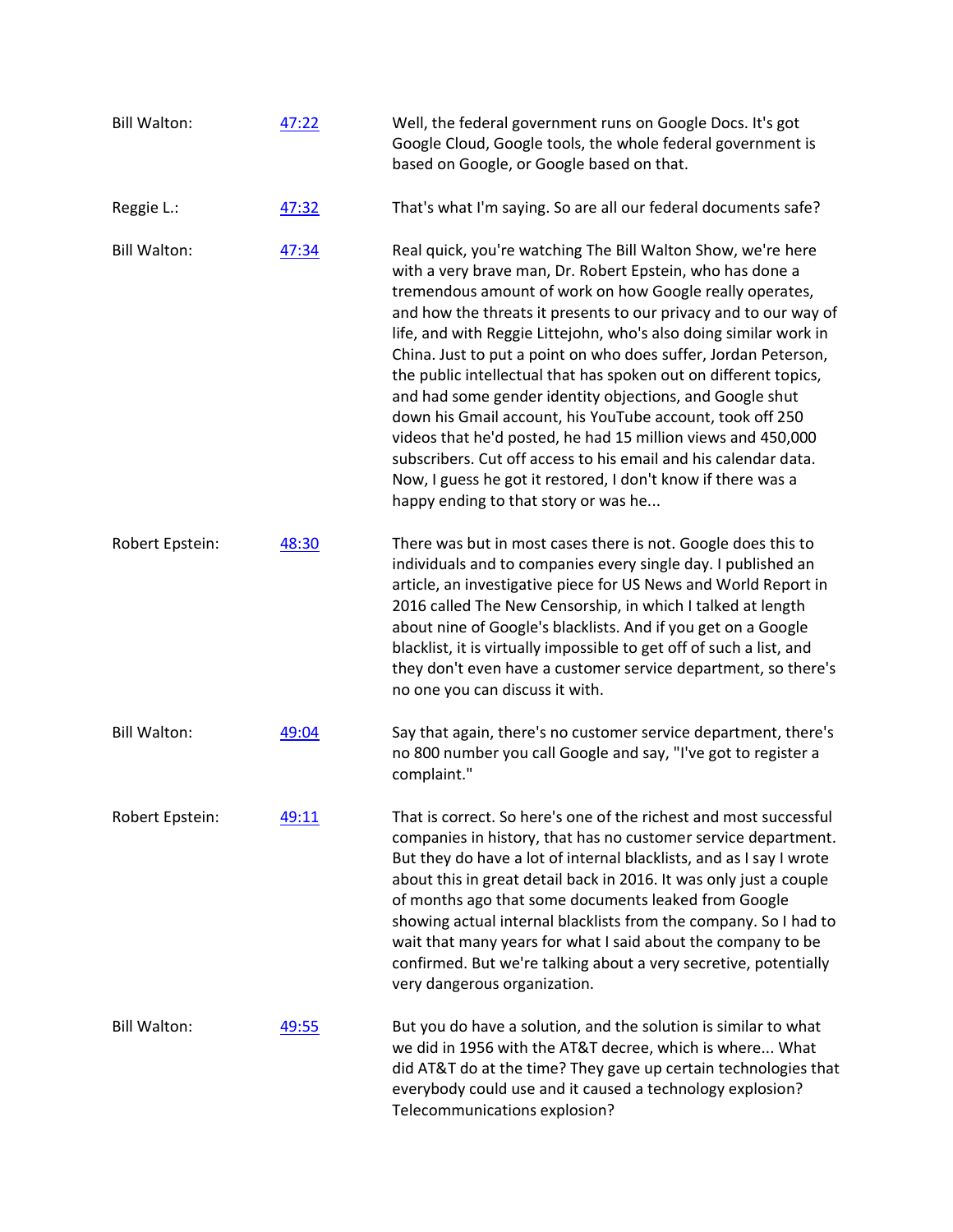| Reggie L.:          | 50:16 | Right, I mean I think that they had to let other people use their<br>phone infrastructure, the cable lines and all of that.                                                                                                                                                                                                                                                                                                                                                                                                                                                                                                                                                                                                                                                                                                                                                                         |
|---------------------|-------|-----------------------------------------------------------------------------------------------------------------------------------------------------------------------------------------------------------------------------------------------------------------------------------------------------------------------------------------------------------------------------------------------------------------------------------------------------------------------------------------------------------------------------------------------------------------------------------------------------------------------------------------------------------------------------------------------------------------------------------------------------------------------------------------------------------------------------------------------------------------------------------------------------|
| Robert Epstein:     | 50:24 | That was actual their patents. All of their patents were shared<br>with everyone, that was under the 1956 consent created by the<br>Department of Justice. Yes, so there's precedent for doing the<br>kind of thing I've suggested we do with Google, which is making<br>their index, their basic database public, because that's exactly<br>the kind of thing that was done with AT&T back in 1956. It led to<br>tremendous amount of innovation in telecommunications and if<br>we make Google's index public so that thousands of competing<br>search platforms would be formed very, very rapidly, there<br>would be tremendous innovation occurring in that space of<br>online search. Right now there's no innovation, nothing,<br>because 92% of search in the world is conducted by one<br>company, which hasn't changed what they do in almost 20<br>years because they have no reason to. |
| <b>Bill Walton:</b> | 51:29 | Well, I dug up your article on the blacklist, we have an auto<br>complete blacklist, we have a Maps blacklist, we have a Google<br>account blacklist, we have the new Google News blacklist, the<br>Google AdWords blacklist, I mean. This goes on and on.                                                                                                                                                                                                                                                                                                                                                                                                                                                                                                                                                                                                                                          |
| Robert Epstein:     | 51:46 | Yes, and I've actually gotten to know one of the whistleblowers,<br>one who smuggled out a lot of documents recently, his name is<br>Zachary Vorhies. He says there are actually dozens and dozens<br>of blacklists. I happened to identify nine of them before I even<br>had any confirming evidence that there were any blacklists, but<br>I knew as a programmer that these blacklists must exist.                                                                                                                                                                                                                                                                                                                                                                                                                                                                                               |
|                     |       | Zach not only has confirmed that, he's actually shown us now<br>two of the blacklists. Meanwhile, when I testified before<br>Congress, before I testified Google had a very high ranking<br>representative there testifying and he was grilled by senators<br>there on the Senate Judiciary Committee. And he was asked,<br>under oath, "Do you have blacklists? Does Google have<br>blacklists?" And he said, under oath, "No, we have no<br>blacklists." It's insane. This is a company that denies, denies,<br>denies. Even when people are coming forward and saying,<br>"Wait a minute, that's not true, that is not true."                                                                                                                                                                                                                                                                    |
| <b>Bill Walton:</b> | 52:59 | Dr. Robert Epstein, Reggie Littlejohn, I'm afraid this block of<br>time has run out. I'd like to continue with the second segment,<br>because we're going to shut this one down for a moment and<br>then come back, because we've barely scratched the surface of<br>what we need to talk about Google and China and what the<br>Chinese are doing all over the world, because this is not just an<br>American problem but it's a worldwide problem. Great                                                                                                                                                                                                                                                                                                                                                                                                                                          |